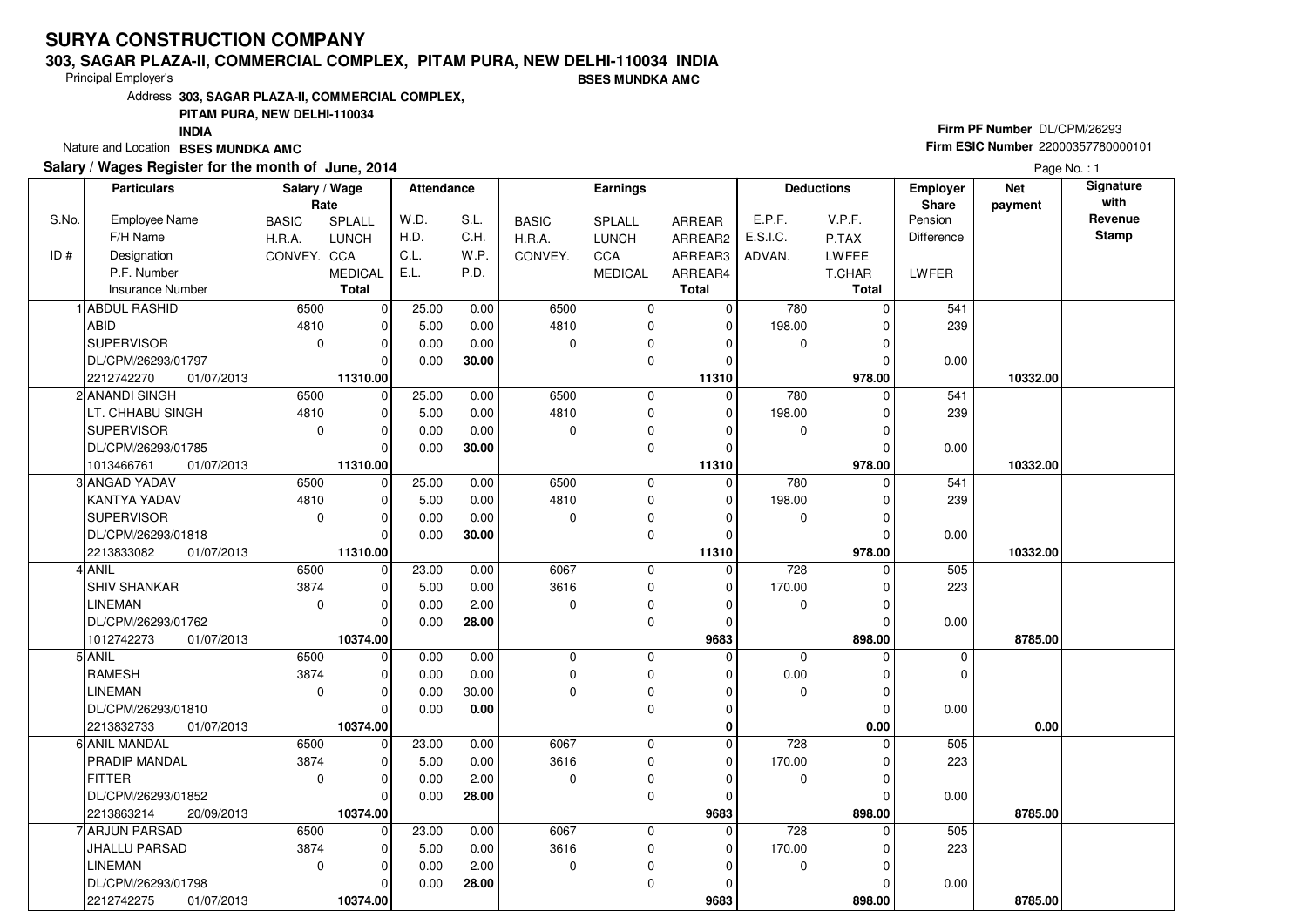### **303, SAGAR PLAZA-II, COMMERCIAL COMPLEX, PITAM PURA, NEW DELHI-110034 INDIABSES MUNDKA AMC**

Principal Employer's

Address**303, SAGAR PLAZA-II, COMMERCIAL COMPLEX,**

### **PITAM PURA, NEW DELHI-110034**

**INDIA**

Nature and Location **BSES MUNDKA AMC** 

### **Salary / Wages Register for the month of June, 2014**

# **Firm PF Number** DL/CPM/26293 **Firm ESIC Number** <sup>22000357780000101</sup>

|       | <b>Particulars</b>        | Salary / Wage<br>Rate |                            | <b>Attendance</b> |              |                  | Earnings       |               |               | <b>Deductions</b> | <b>Employer</b><br>Share | <b>Net</b><br>payment | Signature<br>with |
|-------|---------------------------|-----------------------|----------------------------|-------------------|--------------|------------------|----------------|---------------|---------------|-------------------|--------------------------|-----------------------|-------------------|
| S.No. | <b>Employee Name</b>      | <b>BASIC</b>          | SPLALL                     | W.D.              | S.L.         | <b>BASIC</b>     | SPLALL         | <b>ARREAR</b> | E.P.F.        | V.P.F.            | Pension                  |                       | Revenue           |
|       | F/H Name                  | H.R.A.                | <b>LUNCH</b>               | H.D.              | C.H.         | H.R.A.           | <b>LUNCH</b>   | ARREAR2       | E.S.I.C.      | P.TAX             | Difference               |                       | <b>Stamp</b>      |
| ID#   | Designation               | CONVEY. CCA           |                            | C.L.              | W.P.         | CONVEY.          | CCA            | ARREAR3       | ADVAN.        | LWFEE             |                          |                       |                   |
|       | P.F. Number               |                       | <b>MEDICAL</b>             | E.L.              | P.D.         |                  | <b>MEDICAL</b> | ARREAR4       |               | T.CHAR            | <b>LWFER</b>             |                       |                   |
|       | Insurance Number          |                       | <b>Total</b>               |                   |              |                  |                | <b>Total</b>  |               | <b>Total</b>      |                          |                       |                   |
|       | 8 ASHOK KUMAR             | 5731                  | $\mathbf 0$                | 23.00             | 0.00         | 5349             | $\mathbf 0$    | $\mathbf 0$   | 642           | $\Omega$          | 446                      |                       |                   |
|       | MAHABIR SINGH             | 2823                  | 0                          | 5.00              | 0.00         | 2635             | $\mathbf 0$    | $\Omega$      | 140.00        |                   | 196                      |                       |                   |
|       | ALM                       | $\mathbf 0$           | $\mathbf 0$                | 0.00              | 2.00         | $\Omega$         | $\mathbf 0$    | 0             | 0             | $\Omega$          |                          |                       |                   |
|       | DL/CPM/26293/01807        |                       | $\Omega$                   | 0.00              | 28.00        |                  | $\mathbf 0$    | $\mathbf 0$   |               |                   | 0.00                     |                       |                   |
|       | 2213832591<br>01/07/2013  |                       | 8554.00                    |                   |              |                  |                | 7984          |               | 782.00            |                          | 7202.00               |                   |
|       | 9 ASHOK PASWAN            | 6500                  | $\mathbf 0$                | 23.00             | 0.00         | 6067             | $\mathbf 0$    | $\Omega$      | 728           | $\Omega$          | 505                      |                       |                   |
|       | <b>RIJAN PASWAN</b>       | 3874                  | $\mathbf 0$                | 5.00              | 0.00         | 3616             | $\mathbf 0$    | 0             | 170.00        | 0                 | 223                      |                       |                   |
|       | <b>LINEMAN</b>            | $\mathbf 0$           | $\mathbf 0$                | 0.00              | 2.00         | $\Omega$         | 0              | 0             | 0             | 0                 |                          |                       |                   |
|       | DL/CPM/26293/01763        |                       | $\Omega$                   | 0.00              | 28.00        |                  | $\mathbf 0$    | $\mathbf 0$   |               | $\Omega$          | 0.00                     |                       |                   |
|       | 1012742276<br>01/07/2013  |                       | 10374.00                   |                   |              |                  |                | 9683          |               | 898.00            |                          | 8785.00               |                   |
|       | 10 BABLU                  | 5731                  | $\mathbf 0$                | 23.00             | 0.00         | 5349             | 0              | $\mathbf 0$   | 642           | 0                 | 446                      |                       |                   |
|       | <b>SAURAJ SINGH</b>       | 2823                  | $\mathbf 0$                | 5.00              | 0.00         | 2635             | 0              | $\mathbf 0$   | 140.00        | 0                 | 196                      |                       |                   |
|       | ALM                       | $\mathbf 0$           | $\mathbf 0$                | 0.00              | 2.00         | $\Omega$         | 0              | $\Omega$      | 0             | 0                 |                          |                       |                   |
|       | DL/CPM/26293/01803        |                       | $\Omega$                   | 0.00              | 28.00        |                  | 0              | $\mathbf 0$   |               | $\Omega$          | 0.00                     |                       |                   |
|       | 2213832575<br>01/07/2013  |                       | 8554.00                    |                   |              |                  |                | 7984          |               | 782.00            |                          | 7202.00               |                   |
|       | 11 BABU LAL               | 8554                  | 0                          | 23.00             | 0.00         | 7984             | $\mathbf 0$    | $\Omega$      | $\mathbf 0$   | $\Omega$          | $\mathbf 0$              |                       |                   |
|       | <b>KHYALI RAM</b>         | $\mathbf 0$           | $\mathbf 0$                | 5.00              | 0.00         | $\Omega$         | $\mathbf 0$    | $\mathbf 0$   | 140.00        | $\Omega$          | 0                        |                       |                   |
|       | ALM                       | $\mathbf 0$           | $\mathbf 0$                | 0.00              | 2.00         | $\Omega$         | $\mathbf 0$    | $\Omega$      | 0             | 0                 |                          |                       |                   |
|       |                           |                       | $\Omega$                   | 0.00              | 28.00        |                  | 0              | 0             |               | 0                 | 0.00                     |                       |                   |
|       | 01/07/2013<br>2213833084  |                       | 8554.00                    |                   |              |                  |                | 7984          |               | 140.00            |                          | 7844.00               |                   |
|       | 12 BALMAKUND              | 6500                  | $\mathbf 0$                | 23.00             | 0.00         | 6067             | $\mathbf 0$    | $\mathbf 0$   | 728           | $\Omega$          | 505                      |                       |                   |
|       | MAHESHWER SINGH           | 3874                  | $\mathbf 0$                | 5.00              | 0.00         | 3616             | 0              | 0             | 170.00        | 0                 | 223                      |                       |                   |
|       | <b>LINEMAN</b>            | $\mathbf 0$           | $\mathbf 0$                | 0.00              | 2.00         | $\Omega$         | 0              | 0             | 0             | $\Omega$          |                          |                       |                   |
|       | DL/CPM/26293/01836        |                       | $\Omega$                   | 0.00              | 28.00        |                  | $\mathbf 0$    | 0             |               |                   | 0.00                     |                       |                   |
|       | 1012742277<br>01/07/2013  |                       | 10374.00                   |                   |              |                  |                | 9683          |               | 898.00            |                          | 8785.00               |                   |
|       | 13 BHERO                  | 5731                  | 0                          | 23.00             | 0.00         | 5349             | 0              | 0             | 642           | $\Omega$          | 446                      |                       |                   |
|       | <b>NARAYAN</b>            | 2823                  | $\mathbf 0$                | 5.00              | 0.00         | 2635<br>$\Omega$ | $\mathbf 0$    | 0<br>$\Omega$ | 140.00        |                   | 196                      |                       |                   |
|       | ALM                       | $\mathbf 0$           | $\mathbf 0$<br>$\Omega$    | 0.00              | 2.00         |                  | 0              |               | 0             | $\Omega$          |                          |                       |                   |
|       | DL/CPM/26293/01787        |                       |                            | 0.00              | 28.00        |                  | $\mathbf 0$    | $\mathbf 0$   |               |                   | 0.00                     |                       |                   |
|       | 1013500536<br>01/07/2013  |                       | 8554.00                    |                   |              |                  |                | 7984          |               | 782.00            |                          | 7202.00               |                   |
|       | 14 BHOLA KHAN<br>MD JALIL | 5731<br>2823          | $\mathbf 0$<br>$\mathbf 0$ | 23.00<br>5.00     | 0.00<br>0.00 | 5349<br>2635     | 0<br>0         | 0<br>$\Omega$ | 642<br>140.00 | 0                 | 446<br>196               |                       |                   |
|       | ALM                       | $\mathbf 0$           | $\mathbf 0$                | 0.00              | 2.00         | $\mathbf 0$      | 0              | $\Omega$      | 0             |                   |                          |                       |                   |
|       | DL/CPM/26293/01792        |                       | $\Omega$                   | 0.00              | 28.00        |                  | $\mathbf 0$    | $\Omega$      |               |                   | 0.00                     |                       |                   |
|       | 1112925366<br>01/07/2013  |                       | 8554.00                    |                   |              |                  |                | 7984          |               | 782.00            |                          | 7202.00               |                   |
|       |                           |                       |                            |                   |              |                  |                |               |               |                   |                          |                       |                   |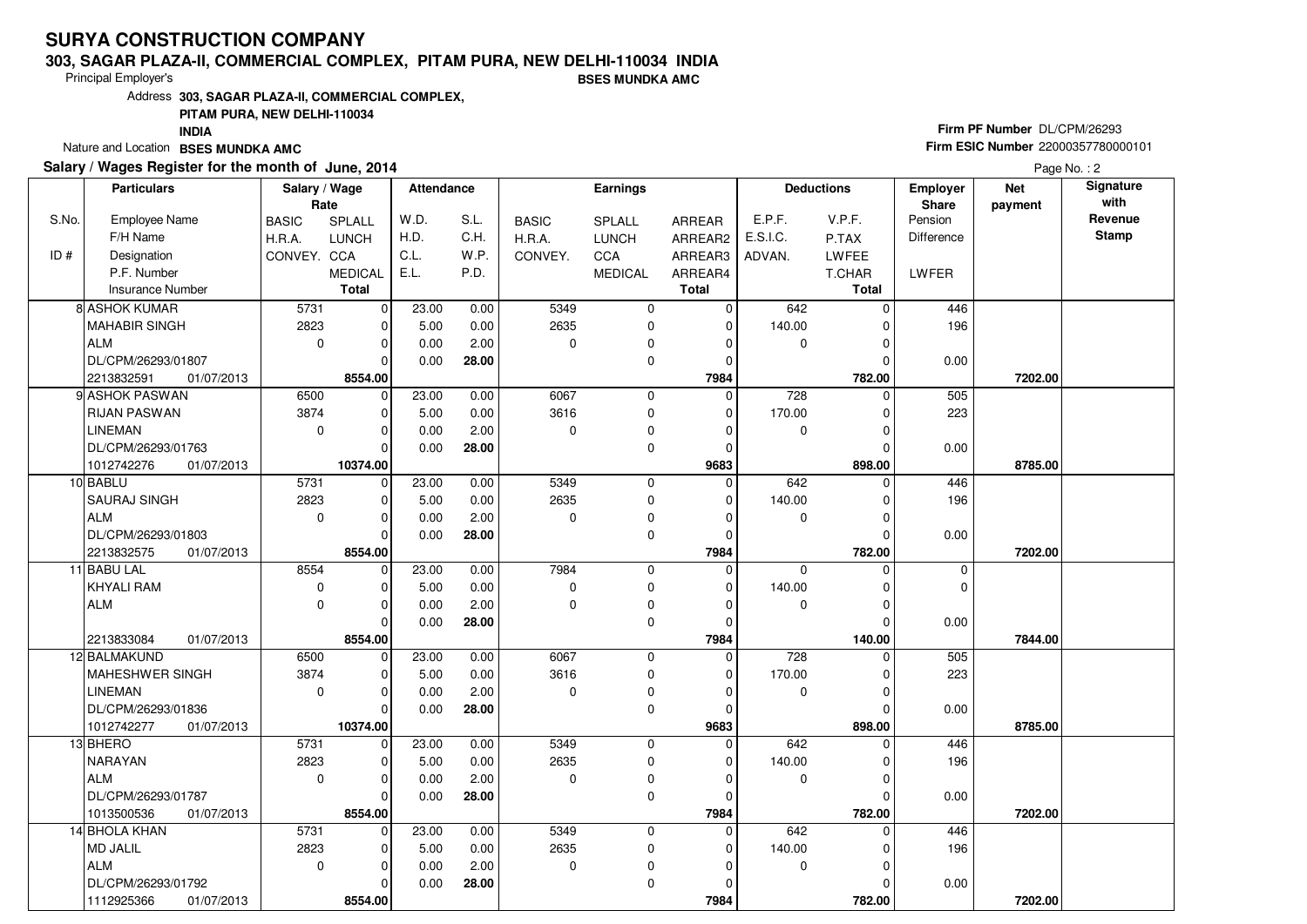### **303, SAGAR PLAZA-II, COMMERCIAL COMPLEX, PITAM PURA, NEW DELHI-110034 INDIABSES MUNDKA AMC**

Principal Employer's

Address**303, SAGAR PLAZA-II, COMMERCIAL COMPLEX,**

### **PITAM PURA, NEW DELHI-110034**

**INDIA**

Nature and Location **BSES MUNDKA AMC** 

### **Salary / Wages Register for the month of June, 2014**

# **Firm PF Number** DL/CPM/26293 **Firm ESIC Number** <sup>22000357780000101</sup>

|       | <b>Particulars</b>       | Salary / Wage<br>Rate |                | <b>Attendance</b> |       |              | Earnings       |              |                  | <b>Deductions</b> | <b>Employer</b><br>Share | <b>Net</b><br>payment | Signature<br>with |
|-------|--------------------------|-----------------------|----------------|-------------------|-------|--------------|----------------|--------------|------------------|-------------------|--------------------------|-----------------------|-------------------|
| S.No. | Employee Name            | <b>BASIC</b>          | <b>SPLALL</b>  | W.D.              | S.L.  | <b>BASIC</b> | SPLALL         | ARREAR       | E.P.F.           | V.P.F.            | Pension                  |                       | Revenue           |
|       | F/H Name                 | H.R.A.                | <b>LUNCH</b>   | H.D.              | C.H.  | H.R.A.       | <b>LUNCH</b>   | ARREAR2      | E.S.I.C.         | P.TAX             | Difference               |                       | <b>Stamp</b>      |
| ID#   | Designation              | CONVEY. CCA           |                | C.L.              | W.P.  | CONVEY.      | CCA            | ARREAR3      | ADVAN.           | <b>LWFEE</b>      |                          |                       |                   |
|       | P.F. Number              |                       | <b>MEDICAL</b> | E.L.              | P.D.  |              | <b>MEDICAL</b> | ARREAR4      |                  | T.CHAR            | LWFER                    |                       |                   |
|       | <b>Insurance Number</b>  |                       | <b>Total</b>   |                   |       |              |                | <b>Total</b> |                  | Total             |                          |                       |                   |
|       | 15 BHUPENDER             | 5731                  | $\mathbf 0$    | 23.00             | 0.00  | 5349         | 0              | $\Omega$     | 642              | $\Omega$          | 446                      |                       |                   |
|       | OM PARKASH               | 2823                  | $\mathbf 0$    | 5.00              | 0.00  | 2635         | 0              | $\mathbf 0$  | 140.00           | 0                 | 196                      |                       |                   |
|       | <b>ALM</b>               | $\mathbf 0$           | $\mathbf 0$    | 0.00              | 2.00  | $\mathbf 0$  | 0              | $\Omega$     | $\mathbf 0$      | $\Omega$          |                          |                       |                   |
|       | DL/CPM/26293/01839       |                       | $\Omega$       | 0.00              | 28.00 |              | 0              | $\mathbf 0$  |                  | $\Omega$          | 0.00                     |                       |                   |
|       | 2213834568<br>01/07/2013 |                       | 8554.00        |                   |       |              |                | 7984         |                  | 782.00            |                          | 7202.00               |                   |
|       | 16 BIJENDER              | 5731                  | $\overline{0}$ | 23.00             | 0.00  | 5349         | 0              | $\mathbf 0$  | 642              | $\Omega$          | 446                      |                       |                   |
|       | <b>EIDAL SINGH</b>       | 2823                  | $\mathbf 0$    | 5.00              | 0.00  | 2635         | $\mathbf 0$    | $\mathbf 0$  | 140.00           | O                 | 196                      |                       |                   |
|       | <b>ALM</b>               | $\mathbf 0$           | $\mathbf 0$    | 0.00              | 2.00  | $\mathbf 0$  | 0              | $\Omega$     | $\mathbf 0$      | O                 |                          |                       |                   |
|       | DL/CPM/26293/01811       |                       | $\overline{0}$ | 0.00              | 28.00 |              | 0              | $\mathbf 0$  |                  | O                 | 0.00                     |                       |                   |
|       | 2213832734<br>01/07/2013 |                       | 8554.00        |                   |       |              |                | 7984         |                  | 782.00            |                          | 7202.00               |                   |
|       | 17 BIRENDRA MANDAL       | 5731                  | $\overline{0}$ | 23.00             | 0.00  | 5349         | $\mathbf 0$    | $\mathbf 0$  | 642              | $\Omega$          | 446                      |                       |                   |
|       | <b>DASHARATH MANDAL</b>  | 2823                  | $\mathbf 0$    | 5.00              | 0.00  | 2635         | 0              | $\mathbf 0$  | 140.00           | C                 | 196                      |                       |                   |
|       | ALM                      | $\Omega$              | $\mathbf 0$    | 0.00              | 2.00  | $\Omega$     | 0              | $\Omega$     | $\mathbf 0$      | $\Omega$          |                          |                       |                   |
|       | DL/CPM/26293/01853       |                       | $\mathbf 0$    | 0.00              | 28.00 |              | 0              | $\mathbf 0$  |                  | $\mathcal{C}$     | 0.00                     |                       |                   |
|       | 2213863216<br>20/09/2013 |                       | 8554.00        |                   |       |              |                | 7984         |                  | 782.00            |                          | 7202.00               |                   |
|       | 18 CHANDGI RAM           | 6500                  | 0              | 25.00             | 0.00  | 6500         | $\mathbf 0$    | $\mathbf 0$  | 780              | $\Omega$          | 541                      |                       |                   |
|       | <b>RAJ RAM MISHRA</b>    | 3874                  | $\mathbf 0$    | 5.00              | 0.00  | 3874         | 0              | $\Omega$     | 182.00           |                   | 239                      |                       |                   |
|       | <b>FITTER</b>            | $\Omega$              | $\Omega$       | 0.00              | 0.00  | $\Omega$     | 0              | $\Omega$     | $\mathbf 0$      | $\Omega$          |                          |                       |                   |
|       | DL/CPM/26293/01764       |                       | $\Omega$       | 0.00              | 30.00 |              | $\mathbf 0$    | $\Omega$     |                  | $\mathcal{C}$     | 0.00                     |                       |                   |
|       | 1012742278<br>01/07/2013 |                       | 10374.00       |                   |       |              |                | 10374        |                  | 962.00            |                          | 9412.00               |                   |
|       | 19 CHANDRASHEKHAR KU.    | 5731                  | $\mathbf 0$    | 23.00             | 0.00  | 5349         | 0              | $\mathbf 0$  | 642              |                   | 446                      |                       |                   |
|       | <b>AGAMLAL SEN</b>       | 2823                  | $\mathbf 0$    | 5.00              | 0.00  | 2635         | 0              | $\Omega$     | 140.00           |                   | 196                      |                       |                   |
|       | <b>ALM</b>               | $\mathbf 0$           | $\mathbf 0$    | 0.00              | 2.00  | $\mathbf 0$  | 0              | $\Omega$     | $\mathbf 0$      | $\Omega$          |                          |                       |                   |
|       | DL/CPM/26293/01817       |                       | $\mathbf 0$    | 0.00              | 28.00 |              | 0              | $\Omega$     |                  | $\sqrt{ }$        | 0.00                     |                       |                   |
|       | 2213833080<br>01/07/2013 |                       | 8554.00        |                   |       |              |                | 7984         |                  | 782.00            |                          | 7202.00               |                   |
|       | 20 CHHOTU KUMAR          | 6500                  | $\mathbf 0$    | 23.00             | 0.00  | 6067         | $\mathbf 0$    | $\mathbf 0$  | $\overline{728}$ | $\mathcal{C}$     | 505                      |                       |                   |
|       | GARBHI PRASAD SINGH      | 3874                  | $\mathbf 0$    | 5.00              | 0.00  | 3616         | $\mathbf 0$    | $\mathbf 0$  | 170.00           | $\Omega$          | 223                      |                       |                   |
|       | <b>LINEMAN</b>           | $\mathbf 0$           | $\mathbf 0$    | 0.00              | 2.00  | $\mathbf 0$  | 0              | $\Omega$     | 0                | C                 |                          |                       |                   |
|       | DL/CPM/26293/01765       |                       | $\Omega$       | 0.00              | 28.00 |              | $\mathbf 0$    | $\Omega$     |                  | $\Omega$          | 0.00                     |                       |                   |
|       | 1012742281<br>01/07/2013 |                       | 10374.00       |                   |       |              |                | 9683         |                  | 898.00            |                          | 8785.00               |                   |
|       | 21 DEEPAK KUMAR          | 6500                  | $\mathbf 0$    | 23.00             | 0.00  | 6067         | $\mathbf 0$    | $\mathbf 0$  | 728              |                   | 505                      |                       |                   |
|       | <b>RAM NIWASH</b>        | 3874                  | $\mathbf 0$    | 5.00              | 0.00  | 3616         | 0              | $\mathbf 0$  | 170.00           |                   | 223                      |                       |                   |
|       | <b>LINEMAN</b>           | $\mathbf 0$           | $\mathbf 0$    | 0.00              | 2.00  | $\mathbf 0$  | 0              | $\Omega$     | $\mathbf 0$      | $\Omega$          |                          |                       |                   |
|       | DL/CPM/26293/01794       |                       | $\mathbf 0$    | 0.00              | 28.00 |              | 0              | $\mathbf 0$  |                  | 0                 | 0.00                     |                       |                   |
|       | 1113957143<br>01/07/2013 |                       | 10374.00       |                   |       |              |                | 9683         |                  | 898.00            |                          | 8785.00               |                   |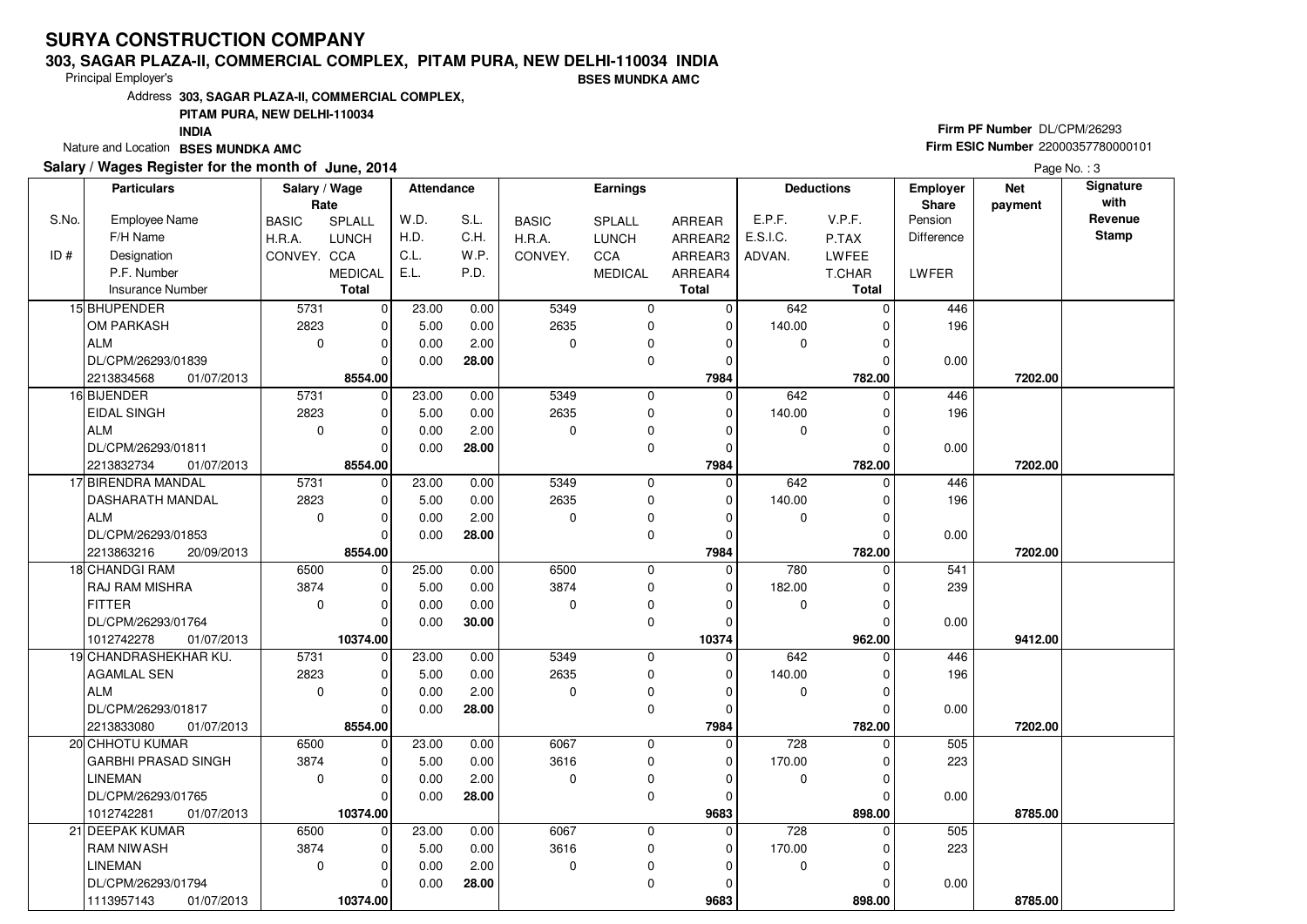### **303, SAGAR PLAZA-II, COMMERCIAL COMPLEX, PITAM PURA, NEW DELHI-110034 INDIABSES MUNDKA AMC**

Principal Employer's

Address**303, SAGAR PLAZA-II, COMMERCIAL COMPLEX,**

**PITAM PURA, NEW DELHI-110034**

**INDIA**

Nature and Location **BSES MUNDKA AMC** 

### **Salary / Wages Register for the month of June, 2014**

# **Firm PF Number** DL/CPM/26293 **Firm ESIC Number** <sup>22000357780000101</sup>

|       | <b>Particulars</b>       | Salary / Wage<br>Rate |                | Attendance |       |              | Earnings       |                |             | <b>Deductions</b> | <b>Employer</b><br>Share | <b>Net</b><br>payment | Signature<br>with |
|-------|--------------------------|-----------------------|----------------|------------|-------|--------------|----------------|----------------|-------------|-------------------|--------------------------|-----------------------|-------------------|
| S.No. | Employee Name            | <b>BASIC</b>          | SPLALL         | W.D.       | S.L.  | <b>BASIC</b> | SPLALL         | ARREAR         | E.P.F.      | V.P.F.            | Pension                  |                       | Revenue           |
|       | F/H Name                 | H.R.A.                | <b>LUNCH</b>   | H.D.       | C.H.  | H.R.A.       | <b>LUNCH</b>   | ARREAR2        | E.S.I.C.    | P.TAX             | Difference               |                       | <b>Stamp</b>      |
| ID#   | Designation              | CONVEY. CCA           |                | C.L.       | W.P.  | CONVEY.      | CCA            | ARREAR3        | ADVAN.      | <b>LWFEE</b>      |                          |                       |                   |
|       | P.F. Number              |                       | <b>MEDICAL</b> | E.L.       | P.D.  |              | <b>MEDICAL</b> | ARREAR4        |             | T.CHAR            | LWFER                    |                       |                   |
|       | <b>Insurance Number</b>  |                       | <b>Total</b>   |            |       |              |                | <b>Total</b>   |             | <b>Total</b>      |                          |                       |                   |
|       | 22 DEVENDER KUMAR        | 5731                  | $\overline{0}$ | 0.00       | 0.00  | $\mathbf 0$  | 0              | 0              | 0           | $\Omega$          | 0                        |                       |                   |
|       | <b>TARA CHAND</b>        | 2823                  | $\mathbf 0$    | 0.00       | 0.00  | $\mathbf 0$  | 0              | 0              | 0.00        | $\Omega$          | $\Omega$                 |                       |                   |
|       | ALM                      | $\mathbf 0$           | $\mathbf 0$    | 0.00       | 30.00 | $\mathbf 0$  | 0              | 0              | $\mathbf 0$ | $\Omega$          |                          |                       |                   |
|       | DL/CPM/26293/01856       |                       | $\Omega$       | 0.00       | 0.00  |              | 0              | $\Omega$       |             | $\Omega$          | 0.00                     |                       |                   |
|       | 1106535023<br>01/10/2013 |                       | 8554.00        |            |       |              |                | 0              |             | 0.00              |                          | 0.00                  |                   |
|       | 23 DILIP SINGH           | 6500                  | $\overline{0}$ | 23.00      | 0.00  | 6067         | 0              | $\overline{0}$ | 728         | $\Omega$          | 505                      |                       |                   |
|       | LT. PARSADI SINGH        | 3874                  | 0              | 5.00       | 0.00  | 3616         | 0              | $\Omega$       | 170.00      | $\Omega$          | 223                      |                       |                   |
|       | LINEMAN                  | $\mathbf 0$           | $\Omega$       | 0.00       | 2.00  | $\mathbf 0$  | 0              | $\Omega$       | 0           | 0                 |                          |                       |                   |
|       | DL/CPM/26293/01806       |                       | $\Omega$       | 0.00       | 28.00 |              | 0              | $\Omega$       |             | 0                 | 0.00                     |                       |                   |
|       | 2213832586<br>01/03/2014 |                       | 10374.00       |            |       |              |                | 9683           |             | 898.00            |                          | 8785.00               |                   |
|       | 24 DINKAR KUMAR SEN      | 6500                  | $\overline{0}$ | 23.00      | 0.00  | 6067         | 0              | $\mathbf 0$    | 728         | $\Omega$          | 505                      |                       |                   |
|       | <b>AGAMLAL SEN</b>       | 3874                  | $\mathbf 0$    | 5.00       | 0.00  | 3616         | 0              | 0              | 170.00      | $\Omega$          | 223                      |                       |                   |
|       | <b>LINEMAN</b>           | $\Omega$              | $\Omega$       | 0.00       | 2.00  | $\Omega$     | 0              | $\Omega$       | $\mathbf 0$ | $\Omega$          |                          |                       |                   |
|       | DL/CPM/26293/01760       |                       | $\Omega$       | 0.00       | 28.00 |              | 0              | $\Omega$       |             | O                 | 0.00                     |                       |                   |
|       | 1010079092<br>01/07/2013 |                       | 10374.00       |            |       |              |                | 9683           |             | 898.00            |                          | 8785.00               |                   |
|       | 25 GAUTAM KUMAR          | 6500                  | $\pmb{0}$      | 23.00      | 0.00  | 6067         | 0              | $\Omega$       | 728         | U                 | 505                      |                       |                   |
|       | <b>SRIDHAR SINGH</b>     | 3874                  | $\Omega$       | 5.00       | 0.00  | 3616         | 0              | $\Omega$       | 170.00      | 0                 | 223                      |                       |                   |
|       | <b>LINEMAN</b>           | $\Omega$              | $\Omega$       | 0.00       | 2.00  | $\Omega$     | 0              | $\Omega$       | $\mathbf 0$ | $\Omega$          |                          |                       |                   |
|       | DL/CPM/26293/01813       |                       | $\Omega$       | 0.00       | 28.00 |              | 0              | $\Omega$       |             | 0                 | 0.00                     |                       |                   |
|       | 2213832745<br>01/07/2013 |                       | 10374.00       |            |       |              |                | 9683           |             | 898.00            |                          | 8785.00               |                   |
|       | 26 GOVIND                | 6500                  | $\mathbf 0$    | 23.00      | 0.00  | 6067         | 0              | $\mathbf 0$    | 728         | 0                 | 505                      |                       |                   |
|       | <b>DILIP SINGH</b>       | 3874                  | $\Omega$       | 5.00       | 0.00  | 3616         | 0              | $\Omega$       | 170.00      | $\Omega$          | 223                      |                       |                   |
|       | <b>LINEMAN</b>           | $\mathbf 0$           | $\mathbf 0$    | 0.00       | 2.00  | $\mathbf 0$  | 0              | 0              | 0           | $\Omega$          |                          |                       |                   |
|       | DL/CPM/26293/01808       |                       | $\Omega$       | 0.00       | 28.00 |              | 0              | $\Omega$       |             | O                 | 0.00                     |                       |                   |
|       | 2213832598<br>01/07/2013 |                       | 10374.00       |            |       |              |                | 9683           |             | 898.00            |                          | 8785.00               |                   |
|       | 27 GUDDU SINGH           | 6500                  | $\mathbf 0$    | 23.00      | 0.00  | 6067         | 0              | $\overline{0}$ | 728         | $\Omega$          | 505                      |                       |                   |
|       | <b>SAURAJ SINGH</b>      | 3874                  | $\Omega$       | 5.00       | 0.00  | 3616         | 0              | $\Omega$       | 170.00      | $\Omega$          | 223                      |                       |                   |
|       | <b>LINEMAN</b>           | $\Omega$              | $\mathbf 0$    | 0.00       | 2.00  | $\Omega$     | 0              | $\Omega$       | 0           | 0                 |                          |                       |                   |
|       | DL/CPM/26293/01832       |                       | $\Omega$       | 0.00       | 28.00 |              | 0              | $\Omega$       |             | 0                 | 0.00                     |                       |                   |
|       | 1012742408<br>01/07/2013 |                       | 10374.00       |            |       |              |                | 9683           |             | 898.00            |                          | 8785.00               |                   |
|       | $28$ HIRA                | 6500                  | $\Omega$       | 23.00      | 0.00  | 6067         | 0              | $\overline{0}$ | 728         | U                 | 505                      |                       |                   |
|       | <b>CHHABU SINGH</b>      | 3874                  | $\Omega$       | 5.00       | 0.00  | 3616         | 0              | $\Omega$       | 170.00      | 0                 | 223                      |                       |                   |
|       | <b>LINEMAN</b>           | $\mathbf 0$           | $\mathbf 0$    | 0.00       | 2.00  | $\mathbf 0$  | 0              | $\Omega$       | $\mathbf 0$ | $\Omega$          |                          |                       |                   |
|       | DL/CPM/26293/01784       |                       | $\Omega$       | 0.00       | 28.00 |              | 0              | ŋ              |             | $\Omega$          | 0.00                     |                       |                   |
|       | 1013034860<br>01/07/2013 |                       | 10374.00       |            |       |              |                | 9683           |             | 898.00            |                          | 8785.00               |                   |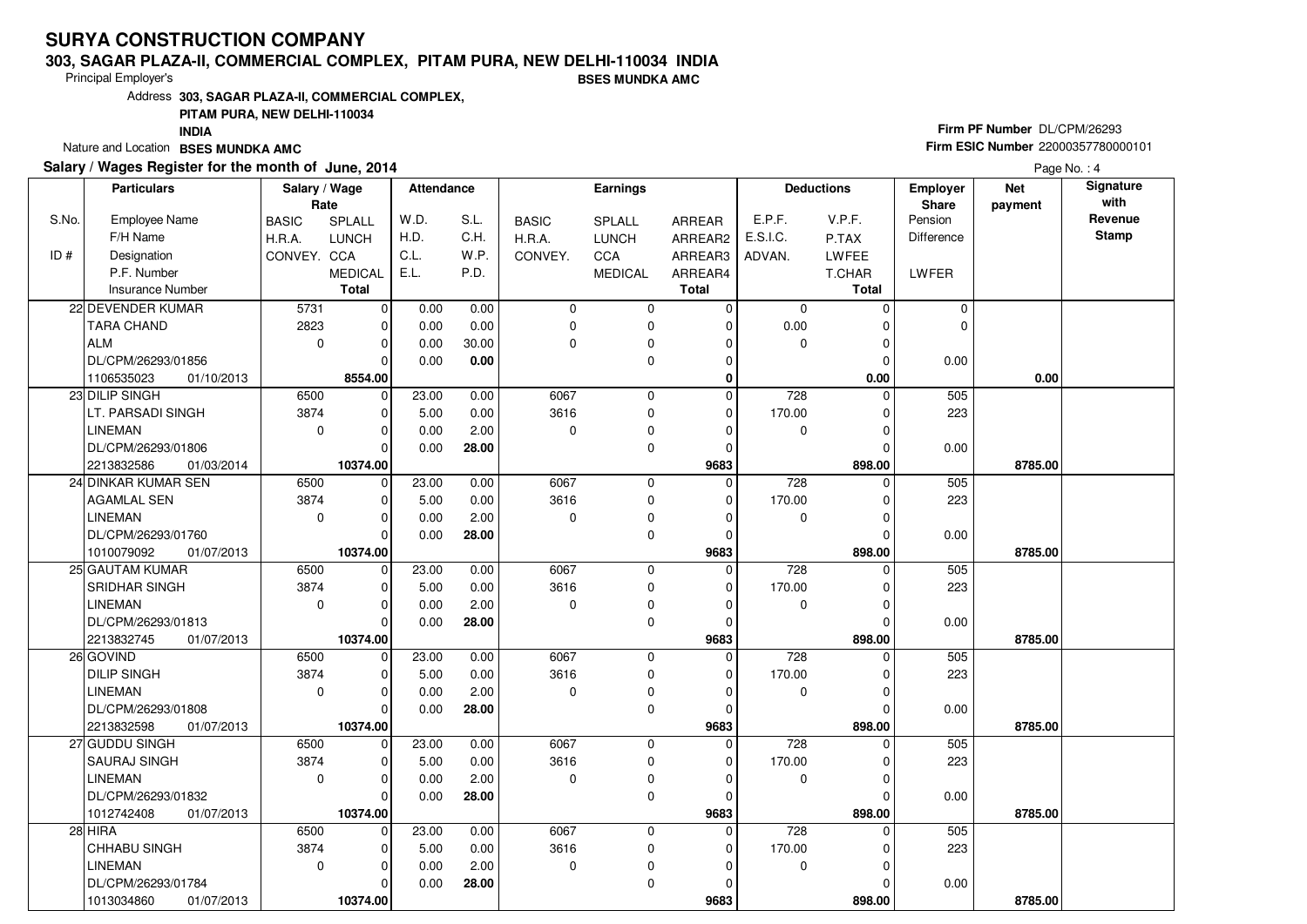### **303, SAGAR PLAZA-II, COMMERCIAL COMPLEX, PITAM PURA, NEW DELHI-110034 INDIABSES MUNDKA AMC**

Principal Employer's

Address**303, SAGAR PLAZA-II, COMMERCIAL COMPLEX,**

### **PITAM PURA, NEW DELHI-110034**

**INDIA**

Nature and Location **BSES MUNDKA AMC** 

### **Salary / Wages Register for the month of June, 2014**

# **Firm PF Number** DL/CPM/26293 **Firm ESIC Number** <sup>22000357780000101</sup>

|       | <b>Particulars</b>       | Salary / Wage<br>Rate |                | <b>Attendance</b> |       |              | Earnings       |              |          | <b>Deductions</b> | <b>Employer</b><br>Share | <b>Net</b><br>payment | Signature<br>with |
|-------|--------------------------|-----------------------|----------------|-------------------|-------|--------------|----------------|--------------|----------|-------------------|--------------------------|-----------------------|-------------------|
| S.No. | <b>Employee Name</b>     | <b>BASIC</b>          | SPLALL         | W.D.              | S.L.  | <b>BASIC</b> | SPLALL         | ARREAR       | E.P.F.   | V.P.F.            | Pension                  |                       | Revenue           |
|       | F/H Name                 | H.R.A.                | <b>LUNCH</b>   | H.D.              | C.H.  | H.R.A.       | <b>LUNCH</b>   | ARREAR2      | E.S.I.C. | P.TAX             | <b>Difference</b>        |                       | <b>Stamp</b>      |
| ID#   | Designation              | CONVEY. CCA           |                | C.L.              | W.P.  | CONVEY.      | CCA            | ARREAR3      | ADVAN.   | LWFEE             |                          |                       |                   |
|       | P.F. Number              |                       | <b>MEDICAL</b> | E.L.              | P.D.  |              | <b>MEDICAL</b> | ARREAR4      |          | T.CHAR            | LWFER                    |                       |                   |
|       | <b>Insurance Number</b>  |                       | <b>Total</b>   |                   |       |              |                | <b>Total</b> |          | <b>Total</b>      |                          |                       |                   |
|       | 29 JASWANT               | 5731                  | $\mathbf 0$    | 23.00             | 0.00  | 5349         | 0              | $\mathbf 0$  | 642      | $\Omega$          | 446                      |                       |                   |
|       | BALWANT                  | 2823                  | $\mathbf 0$    | 5.00              | 0.00  | 2635         | $\mathbf 0$    | $\Omega$     | 140.00   | O                 | 196                      |                       |                   |
|       | ALM                      | $\mathbf 0$           | $\mathbf 0$    | 0.00              | 2.00  | $\Omega$     | 0              | $\Omega$     | 0        |                   |                          |                       |                   |
|       | DL/CPM/26293/01824       |                       | $\Omega$       | 0.00              | 28.00 |              | $\mathbf 0$    | $\Omega$     |          |                   | 0.00                     |                       |                   |
|       | 2213833549<br>01/07/2013 |                       | 8554.00        |                   |       |              |                | 7984         |          | 782.00            |                          | 7202.00               |                   |
|       | 30 JITENDRA PRASAD GUPTA | 5731                  | $\mathbf 0$    | 23.00             | 0.00  | 5349         | $\mathbf 0$    | $\Omega$     | 642      | $\Omega$          | 446                      |                       |                   |
|       | PUNIT LAL PRASAD         | 2823                  | $\mathbf 0$    | 5.00              | 0.00  | 2635         | $\mathbf 0$    | 0            | 140.00   | 0                 | 196                      |                       |                   |
|       | ALM                      | $\mathbf 0$           | $\Omega$       | 0.00              | 2.00  | $\Omega$     | 0              | $\Omega$     | 0        | O                 |                          |                       |                   |
|       | DL/CPM/26293/01846       |                       | $\Omega$       | 0.00              | 28.00 |              | 0              | 0            |          | 0                 | 0.00                     |                       |                   |
|       | 02/09/2013<br>2213857489 |                       | 8554.00        |                   |       |              |                | 7984         |          | 782.00            |                          | 7202.00               |                   |
|       | 31 KAILASH SHARMA        | 5731                  | $\mathbf 0$    | 23.00             | 0.00  | 5349         | 0              | $\mathbf 0$  | 642      | $\Omega$          | 446                      |                       |                   |
|       | <b>KISHAN SHARMA</b>     | 2823                  | $\mathbf 0$    | 5.00              | 0.00  | 2635         | $\mathbf 0$    | $\mathbf 0$  | 140.00   |                   | 196                      |                       |                   |
|       | ALM                      | $\mathbf 0$           | $\mathbf 0$    | 0.00              | 2.00  | $\Omega$     | 0              | $\Omega$     | 0        | $\Omega$          |                          |                       |                   |
|       | DL/CPM/26293/01833       |                       | $\Omega$       | 0.00              | 28.00 |              | $\mathbf 0$    | $\Omega$     |          |                   | 0.00                     |                       |                   |
|       | 1013466763<br>01/07/2013 |                       | 8554.00        |                   |       |              |                | 7984         |          | 782.00            |                          | 7202.00               |                   |
|       | 32 KAILASH SINGH         | 6500                  | $\mathbf 0$    | 23.00             | 0.00  | 6067         | 0              | $\mathbf 0$  | 728      | $\Omega$          | 505                      |                       |                   |
|       | SIKENDER SINGH           | 3874                  | $\Omega$       | 5.00              | 0.00  | 3616         | 0              | $\Omega$     | 170.00   |                   | 223                      |                       |                   |
|       | <b>LINEMAN</b>           | $\Omega$              | $\Omega$       | 0.00              | 2.00  | $\Omega$     | 0              | $\Omega$     | 0        | U                 |                          |                       |                   |
|       | DL/CPM/26293/01779       |                       | $\Omega$       | 0.00              | 28.00 |              | $\Omega$       | $\Omega$     |          |                   | 0.00                     |                       |                   |
|       | 1012925370<br>01/07/2013 |                       | 10374.00       |                   |       |              |                | 9683         |          | 898.00            |                          | 8785.00               |                   |
|       | 33 KANHAIYA KUMAR        | 5731                  | $\mathbf 0$    | 23.00             | 0.00  | 5349         | $\mathbf 0$    | $\mathbf 0$  | 642      | O                 | 446                      |                       |                   |
|       | <b>LAL CHAND</b>         | 2823                  | $\mathbf 0$    | 5.00              | 0.00  | 2635         | $\mathbf 0$    | 0            | 140.00   |                   | 196                      |                       |                   |
|       | ALM                      | $\Omega$              | $\mathbf 0$    | 0.00              | 2.00  | $\Omega$     | $\mathbf 0$    | $\Omega$     | 0        | $\Omega$          |                          |                       |                   |
|       | DL/CPM/26293/01767       |                       | $\mathbf 0$    | 0.00              | 28.00 |              | 0              | 0            |          |                   | 0.00                     |                       |                   |
|       | 1012742402<br>01/07/2013 |                       | 8554.00        |                   |       |              |                | 7984         |          | 782.00            |                          | 7202.00               |                   |
|       | 34 KANHAIYA KUMAR        | 6500                  | $\mathbf 0$    | 14.00             | 0.00  | 3683         | $\mathbf 0$    | $\Omega$     | 442      | $\Omega$          | 307                      |                       |                   |
|       | <b>KISHAN SINGH</b>      | 3874                  | $\Omega$       | 3.00              | 0.00  | 2195         | $\mathbf 0$    | $\Omega$     | 103.00   | U                 | 135                      |                       |                   |
|       | <b>LINEMAN</b>           | $\mathbf 0$           | $\mathbf 0$    | 0.00              | 13.00 | $\Omega$     | 0              | $\Omega$     | 0        |                   |                          |                       |                   |
|       | DL/CPM/26293/01791       |                       | $\Omega$       | 0.00              | 17.00 |              | $\mathbf 0$    | $\Omega$     |          |                   | 0.00                     |                       |                   |
|       | 1112779267<br>01/07/2013 |                       | 10374.00       |                   |       |              |                | 5878         |          | 545.00            |                          | 5333.00               |                   |
|       | 35 KAPIL                 | 6500                  | $\mathbf 0$    | 23.00             | 0.00  | 6067         | $\mathbf 0$    | $\Omega$     | 728      |                   | 505                      |                       |                   |
|       | CHHOTU PRASAD SINGH      | 3874                  | $\Omega$       | 5.00              | 0.00  | 3616         | $\mathbf 0$    | $\Omega$     | 170.00   |                   | 223                      |                       |                   |
|       | <b>LINEMAN</b>           | $\mathbf 0$           | $\mathbf 0$    | 0.00              | 2.00  | $\mathbf 0$  | 0              | $\Omega$     | 0        | O                 |                          |                       |                   |
|       | DL/CPM/26293/01768       |                       | 0              | 0.00              | 28.00 |              | 0              | $\Omega$     |          |                   | 0.00                     |                       |                   |
|       | 1012742400<br>01/07/2013 |                       | 10374.00       |                   |       |              |                | 9683         |          | 898.00            |                          | 8785.00               |                   |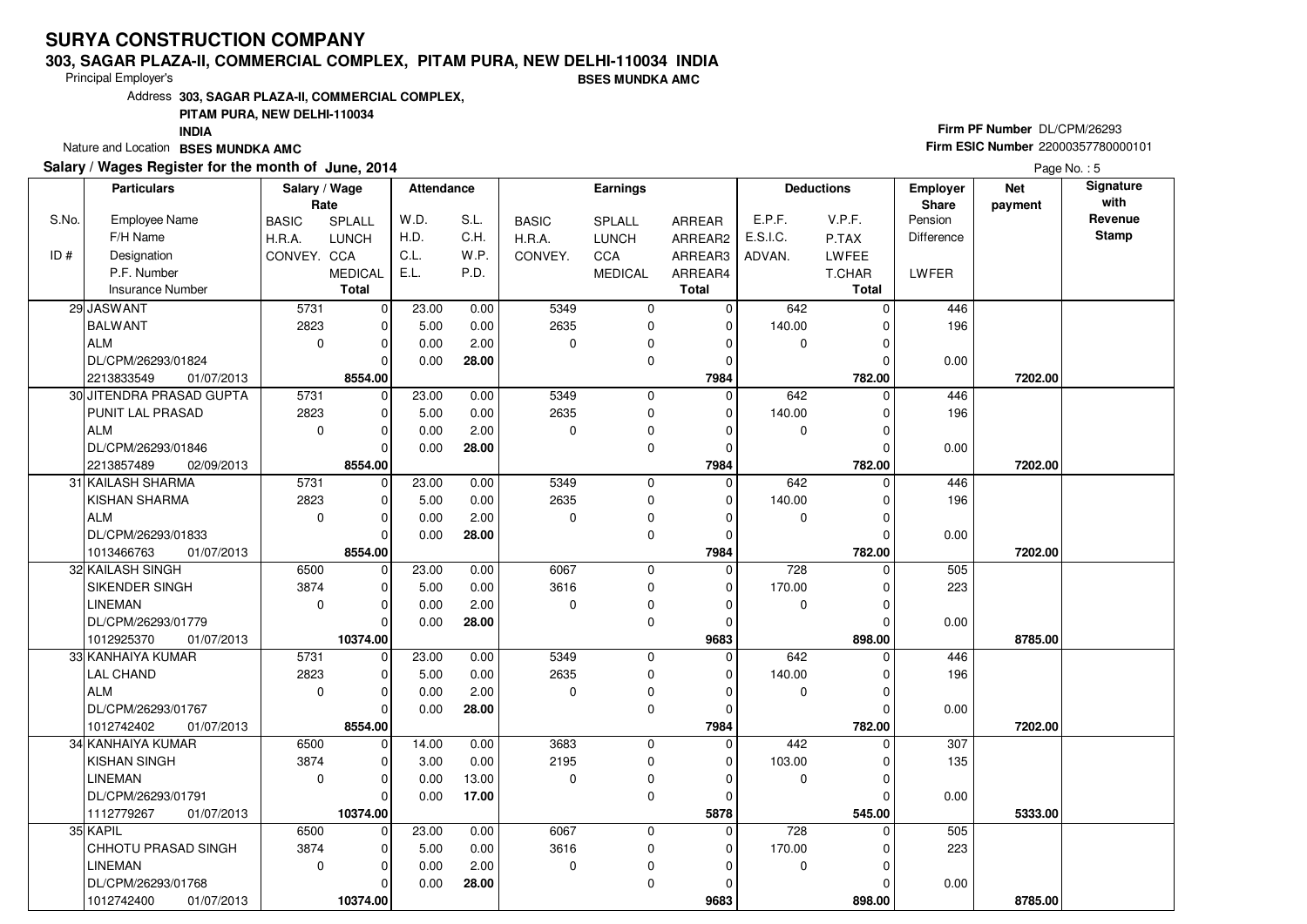### **303, SAGAR PLAZA-II, COMMERCIAL COMPLEX, PITAM PURA, NEW DELHI-110034 INDIABSES MUNDKA AMC**

Principal Employer's

Address**303, SAGAR PLAZA-II, COMMERCIAL COMPLEX,**

**PITAM PURA, NEW DELHI-110034**

**INDIA**

Nature and Location **BSES MUNDKA AMC** 

### **Salary / Wages Register for the month of June, 2014**

# **Firm PF Number** DL/CPM/26293 **Firm ESIC Number** <sup>22000357780000101</sup>

|       | <b>Particulars</b>       | Salary / Wage<br>Rate |                | Attendance |       |              | <b>Earnings</b> |               |          | <b>Deductions</b> | Employer<br>Share | <b>Net</b><br>payment | Signature<br>with |
|-------|--------------------------|-----------------------|----------------|------------|-------|--------------|-----------------|---------------|----------|-------------------|-------------------|-----------------------|-------------------|
| S.No. | <b>Employee Name</b>     | <b>BASIC</b>          | SPLALL         | W.D.       | S.L.  | <b>BASIC</b> | <b>SPLALL</b>   | <b>ARREAR</b> | E.P.F.   | V.P.F.            | Pension           |                       | Revenue           |
|       | F/H Name                 | H.R.A.                | <b>LUNCH</b>   | H.D.       | C.H.  | H.R.A.       | <b>LUNCH</b>    | ARREAR2       | E.S.I.C. | P.TAX             | <b>Difference</b> |                       | <b>Stamp</b>      |
| ID#   | Designation              | CONVEY. CCA           |                | C.L.       | W.P.  | CONVEY.      | CCA             | ARREAR3       | ADVAN.   | <b>LWFEE</b>      |                   |                       |                   |
|       | P.F. Number              |                       | <b>MEDICAL</b> | E.L.       | P.D.  |              | <b>MEDICAL</b>  | ARREAR4       |          | T.CHAR            | LWFER             |                       |                   |
|       | <b>Insurance Number</b>  |                       | <b>Total</b>   |            |       |              |                 | <b>Total</b>  |          | <b>Total</b>      |                   |                       |                   |
|       | 36 KIRPAL SINGH          | 6500                  | $\mathbf 0$    | 23.00      | 0.00  | 6067         | 0               | 0             | 728      | $\Omega$          | 505               |                       |                   |
|       | <b>MAHENDRA SINGH</b>    | 3874                  | $\mathbf 0$    | 5.00       | 0.00  | 3616         | 0               | $\mathbf 0$   | 170.00   | $\Omega$          | 223               |                       |                   |
|       | <b>LINEMAN</b>           | $\mathbf 0$           | $\mathbf 0$    | 0.00       | 2.00  | $\Omega$     | 0               | $\Omega$      | 0        | U                 |                   |                       |                   |
|       | DL/CPM/26293/01835       |                       | $\Omega$       | 0.00       | 28.00 |              | 0               | 0             |          | O                 | 0.00              |                       |                   |
|       | 1013528814<br>01/07/2013 |                       | 10374.00       |            |       |              |                 | 9683          |          | 898.00            |                   | 8785.00               |                   |
|       | 37 LAL CHAND             | 6500                  | $\mathbf 0$    | 23.00      | 0.00  | 6067         | $\mathbf 0$     | $\Omega$      | 728      | $\Omega$          | 505               |                       |                   |
|       | <b>SITA RAM</b>          | 3874                  | 0              | 5.00       | 0.00  | 3616         | 0               | 0             | 170.00   | $\Omega$          | 223               |                       |                   |
|       | <b>LINEMAN</b>           | $\mathbf 0$           | $\mathbf 0$    | 0.00       | 2.00  | $\Omega$     | 0               | $\Omega$      | 0        | 0                 |                   |                       |                   |
|       | DL/CPM/26293/01855       |                       | $\Omega$       | 0.00       | 28.00 |              | $\mathbf 0$     | $\mathbf 0$   |          | $\Omega$          | 0.00              |                       |                   |
|       | 1013588462<br>01/10/2013 |                       | 10374.00       |            |       |              |                 | 9683          |          | 898.00            |                   | 8785.00               |                   |
|       | 38 LAXMAN SINGH          | 5731                  | $\mathbf 0$    | 23.00      | 0.00  | 5349         | 0               | $\mathbf 0$   | 642      | $\Omega$          | 446               |                       |                   |
|       | <b>DIPTI SINGH</b>       | 2823                  | $\mathbf 0$    | 5.00       | 0.00  | 2635         | $\mathbf 0$     | $\mathbf 0$   | 140.00   | 0                 | 196               |                       |                   |
|       | l ALM                    | $\mathbf 0$           | $\Omega$       | 0.00       | 2.00  | $\Omega$     | 0               | $\Omega$      | 0        | $\Omega$          |                   |                       |                   |
|       | DL/CPM/26293/01789       |                       | $\Omega$       | 0.00       | 28.00 |              | 0               | $\mathbf 0$   |          | 0                 | 0.00              |                       |                   |
|       | 01/07/2013<br>1013644118 |                       | 8554.00        |            |       |              |                 | 7984          |          | 782.00            |                   | 7202.00               |                   |
|       | 39 MADHAB ROY            | 6500                  | $\overline{0}$ | 23.00      | 0.00  | 6067         | $\mathbf 0$     | $\Omega$      | 728      | $\Omega$          | 505               |                       |                   |
|       | <b>BECHAN ROY</b>        | 3874                  | $\mathbf 0$    | 5.00       | 0.00  | 3616         | $\mathbf 0$     | 0             | 170.00   |                   | 223               |                       |                   |
|       | <b>LINEMAN</b>           | $\mathbf 0$           | $\mathbf 0$    | 0.00       | 2.00  | $\Omega$     | 0               | $\Omega$      | 0        |                   |                   |                       |                   |
|       | DL/CPM/26293/01877       |                       | $\Omega$       | 0.00       | 28.00 |              | $\mathbf 0$     | $\Omega$      |          | $\Omega$          | 0.00              |                       |                   |
|       | 2213915243<br>14/04/2014 |                       | 10374.00       |            |       |              |                 | 9683          |          | 898.00            |                   | 8785.00               |                   |
|       | 40 MAHESH CHAND          | 6500                  | $\mathbf 0$    | 23.00      | 0.00  | 6067         | 0               | $\mathbf 0$   | 728      | $\Omega$          | 505               |                       |                   |
|       | LT GYAN CHAND            | 3874                  | $\mathbf 0$    | 5.00       | 0.00  | 3616         | $\mathbf 0$     | $\mathbf 0$   | 170.00   |                   | 223               |                       |                   |
|       | <b>LINEMAN</b>           | $\mathbf 0$           | $\mathbf 0$    | 0.00       | 2.00  | $\Omega$     | 0               | 0             | 0        | O                 |                   |                       |                   |
|       | DL/CPM/26293/01769       |                       | $\Omega$       | 0.00       | 28.00 |              | $\mathbf 0$     | $\mathbf 0$   |          |                   | 0.00              |                       |                   |
|       | 1012742402<br>01/07/2013 |                       | 10374.00       |            |       |              |                 | 9683          |          | 898.00            |                   | 8785.00               |                   |
|       | 41 MANOJ                 | 6500                  | $\mathbf 0$    | 23.00      | 0.00  | 6067         | $\mathbf 0$     | $\Omega$      | 728      | 0                 | 505               |                       |                   |
|       | <b>RAM CHANDER</b>       | 3874                  | $\mathbf 0$    | 5.00       | 0.00  | 3616         | 0               | 0             | 170.00   |                   | 223               |                       |                   |
|       | ALM                      | $\Omega$              | $\Omega$       | 0.00       | 2.00  | $\Omega$     | $\mathbf 0$     | $\Omega$      | 0        | $\Omega$          |                   |                       |                   |
|       | DL/CPM/26293/01854       |                       | $\Omega$       | 0.00       | 28.00 |              | $\Omega$        | $\Omega$      |          |                   | 0.00              |                       |                   |
|       | 2213863777<br>20/09/2013 |                       | 10374.00       |            |       |              |                 | 9683          |          | 898.00            |                   | 8785.00               |                   |
|       | 42 MANOJ SINGH           | 5731                  | $\mathbf 0$    | 23.00      | 0.00  | 5349         | 0               | $\mathbf 0$   | 642      | $\Omega$          | 446               |                       |                   |
|       | <b>KALESHWAR SINGH</b>   | 2823                  | $\Omega$       | 5.00       | 0.00  | 2635         | 0               | $\Omega$      | 140.00   |                   | 196               |                       |                   |
|       | ALM                      | $\mathbf 0$           | $\Omega$       | 0.00       | 2.00  | $\mathbf 0$  | 0               | $\Omega$      | 0        | 0                 |                   |                       |                   |
|       | DL/CPM/26293/01848       |                       | $\Omega$       | 0.00       | 28.00 |              | $\mathbf 0$     | $\Omega$      |          |                   | 0.00              |                       |                   |
|       | 2213857521<br>02/09/2013 |                       | 8554.00        |            |       |              |                 | 7984          |          | 782.00            |                   | 7202.00               |                   |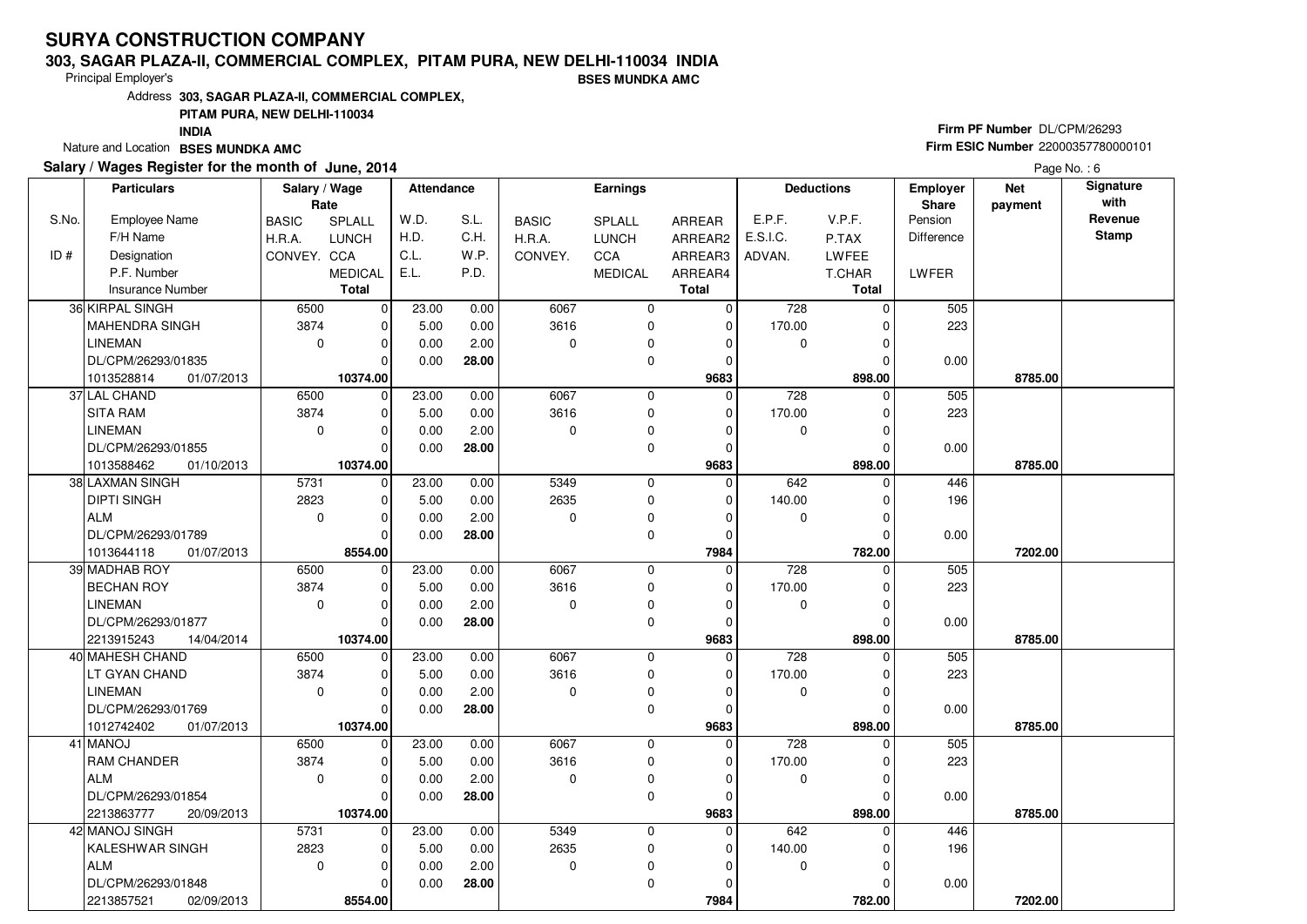### **303, SAGAR PLAZA-II, COMMERCIAL COMPLEX, PITAM PURA, NEW DELHI-110034 INDIA**

Principal Employer's

**BSES MUNDKA AMC**

Address**303, SAGAR PLAZA-II, COMMERCIAL COMPLEX,**

### **PITAM PURA, NEW DELHI-110034**

**INDIA**

Nature and Location **BSES MUNDKA AMC** 

### **Salary / Wages Register for the month of June, 2014**

# **Firm PF Number** DL/CPM/26293 **Firm ESIC Number** <sup>22000357780000101</sup>

|       | <b>Particulars</b>         | Salary / Wage<br>Rate |                         | Attendance |       |              | Earnings       |                  |             | <b>Deductions</b> | Employer<br>Share | <b>Net</b><br>payment | Signature<br>with |
|-------|----------------------------|-----------------------|-------------------------|------------|-------|--------------|----------------|------------------|-------------|-------------------|-------------------|-----------------------|-------------------|
| S.No. | <b>Employee Name</b>       | <b>BASIC</b>          | SPLALL                  | W.D.       | S.L.  | <b>BASIC</b> | <b>SPLALL</b>  | <b>ARREAR</b>    | E.P.F.      | V.P.F.            | Pension           |                       | Revenue           |
|       | F/H Name                   | H.R.A.                | <b>LUNCH</b>            | H.D.       | C.H.  | H.R.A.       | <b>LUNCH</b>   | ARREAR2          | E.S.I.C.    | P.TAX             | <b>Difference</b> |                       | <b>Stamp</b>      |
| ID#   | Designation                | CONVEY. CCA           |                         | C.L.       | W.P.  | CONVEY.      | CCA            | ARREAR3          | ADVAN.      | LWFEE             |                   |                       |                   |
|       | P.F. Number                |                       | <b>MEDICAL</b>          | E.L.       | P.D.  |              | <b>MEDICAL</b> | ARREAR4          |             | T.CHAR            | LWFER             |                       |                   |
|       | <b>Insurance Number</b>    |                       | <b>Total</b>            |            |       |              |                | <b>Total</b>     |             | <b>Total</b>      |                   |                       |                   |
|       | 43 MD SALAHDDIN ANSARI     | 5731                  | $\mathbf 0$             | 23.00      | 0.00  | 5349         | 0              | $\mathbf 0$      | 642         | $\Omega$          | 446               |                       |                   |
|       | MD ISRAIL                  | 2823                  | $\mathbf 0$             | 5.00       | 0.00  | 2635         | $\mathbf 0$    | $\mathbf 0$      | 140.00      |                   | 196               |                       |                   |
|       | ALM                        | $\mathbf 0$           | $\mathbf 0$             | 0.00       | 2.00  | $\Omega$     | 0              | 0                | 0           |                   |                   |                       |                   |
|       | DL/CPM/26293/01770         |                       | $\Omega$                | 0.00       | 28.00 |              | $\mathbf 0$    | $\mathbf 0$      |             |                   | 0.00              |                       |                   |
|       | 1012742404<br>01/07/2013   |                       | 8554.00                 |            |       |              |                | 7984             |             | 782.00            |                   | 7202.00               |                   |
|       | 44 MOOL CHAND              | 5731                  | $\mathbf 0$             | 23.00      | 0.00  | 5349         | 0              | $\Omega$         | 642         | $\Omega$          | 446               |                       |                   |
|       | <b>BHURA LAL</b>           | 2823                  | $\mathbf 0$             | 5.00       | 0.00  | 2635         | 0              | 0                | 140.00      | $\Omega$          | 196               |                       |                   |
|       | ALM                        | $\mathbf 0$           | $\mathbf 0$             | 0.00       | 2.00  | $\Omega$     | $\mathbf 0$    | $\Omega$         | 0           | 0                 |                   |                       |                   |
|       | DL/CPM/26293/01778         |                       | $\Omega$                | 0.00       | 28.00 |              | 0              | 0                |             | O                 | 0.00              |                       |                   |
|       | 1012742438<br>01/07/2013   |                       | 8554.00                 |            |       |              |                | 7984             |             | 782.00            |                   | 7202.00               |                   |
|       | 45 MUKESH SINGH            | 6500                  | $\mathbf 0$             | 23.00      | 0.00  | 6067         | $\mathbf 0$    | 0                | 728         | 0                 | 505               |                       |                   |
|       | <b>ARJUN SINGH</b>         | 3874                  | 0                       | 5.00       | 0.00  | 3616         | 0              | 0                | 170.00      | 0                 | 223               |                       |                   |
|       | <b>LINEMAN</b>             | $\mathbf 0$           | $\mathbf 0$             | 0.00       | 2.00  | $\Omega$     | 0              | $\Omega$         | 0           | $\Omega$          |                   |                       |                   |
|       | DL/CPM/26293/01801         |                       | $\Omega$                | 0.00       | 28.00 |              | $\mathbf 0$    | 0                |             | $\Omega$          | 0.00              |                       |                   |
|       | 2213034863<br>01/07/2013   |                       | 10374.00                |            |       |              |                | 9683             |             | 898.00            |                   | 8785.00               |                   |
|       | 46 NARAYAN                 | 5731                  | $\overline{0}$          | 23.00      | 0.00  | 5349         | 0              | $\Omega$         | 642         | $\Omega$          | 446               |                       |                   |
|       | <b>RAM PRASAD</b>          | 2823                  | $\mathbf 0$             | 5.00       | 0.00  | 2635         | $\mathbf 0$    | $\mathbf 0$      | 140.00      |                   | 196               |                       |                   |
|       | ALM                        | $\mathbf 0$           | $\mathbf 0$             | 0.00       | 2.00  | $\Omega$     | 0              | $\Omega$         | 0           | 0                 |                   |                       |                   |
|       | DL/CPM/26293/01771         |                       | $\Omega$                | 0.00       | 28.00 |              | 0              | $\mathbf 0$      |             | $\Omega$          | 0.00              |                       |                   |
|       | 1012742406<br>01/07/2013   |                       | 8554.00                 |            |       |              |                | 7984             |             | 782.00            |                   | 7202.00               |                   |
|       | 47 NARAYAN SINGH           | 6500                  | $\mathbf 0$             | 23.00      | 0.00  | 6067         | 0              | $\mathbf 0$      | 728         | $\mathbf 0$       | 505               |                       |                   |
|       | <b>CHHABU PRASAD</b>       | 3874                  | $\mathbf 0$             | 5.00       | 0.00  | 3616         | $\mathbf 0$    | $\mathbf 0$      | 170.00      | 0                 | 223               |                       |                   |
|       | <b>LINEMAN</b>             | $\Omega$              | $\Omega$                | 0.00       | 2.00  | $\Omega$     | $\mathbf 0$    | $\Omega$         | $\mathbf 0$ | 0                 |                   |                       |                   |
|       | DL/CPM/26293/01790         |                       | $\Omega$                | 0.00       | 28.00 |              | $\mathbf 0$    | 0                |             |                   | 0.00              |                       |                   |
|       | 1106655865<br>01/07/2013   |                       | 10374.00                |            |       |              |                | 9683             |             | 898.00            |                   | 8785.00               |                   |
|       | 48 OM PARKASH              | 5731                  | $\overline{0}$          | 23.00      | 0.00  | 5349         | $\mathbf 0$    | $\Omega$         | 642         | $\Omega$          | 446               |                       |                   |
|       | <b>KHEM CHAND</b>          | 2823                  | $\mathbf 0$             | 5.00       | 0.00  | 2635         | 0              | 0                | 140.00      |                   | 196               |                       |                   |
|       | <b>ALM</b>                 | $\Omega$              | $\mathbf 0$<br>$\Omega$ | 0.00       | 2.00  | $\Omega$     | 0<br>$\Omega$  | $\Omega$         | 0           | $\Omega$          |                   |                       |                   |
|       | DL/CPM/26293/01786         |                       |                         | 0.00       | 28.00 |              |                | 0                |             |                   | 0.00              |                       |                   |
|       | 1013500534<br>01/07/2013   |                       | 8554.00                 |            |       |              |                | 7984             |             | 782.00            |                   | 7202.00               |                   |
|       | 49 OM PRAKASH PADARIA      | 5731                  | $\mathbf 0$             | 23.00      | 0.00  | 5349         | 0              | 0                | 642         | $\Omega$          | 446               |                       |                   |
|       | <b>KHAJAN SINGH</b><br>ALM | 2823                  | $\mathbf 0$             | 5.00       | 0.00  | 2635         | 0              | $\Omega$         | 140.00      |                   | 196               |                       |                   |
|       |                            | $\mathbf 0$           | $\mathbf 0$             | 0.00       | 2.00  | $\mathbf 0$  | 0              | $\Omega$         | 0           |                   |                   |                       |                   |
|       | DL/CPM/26293/01816         |                       | $\Omega$<br>8554.00     | 0.00       | 28.00 |              | $\mathbf 0$    | $\Omega$<br>7984 |             | 782.00            | 0.00              | 7202.00               |                   |
|       | 2213833069<br>01/07/2013   |                       |                         |            |       |              |                |                  |             |                   |                   |                       |                   |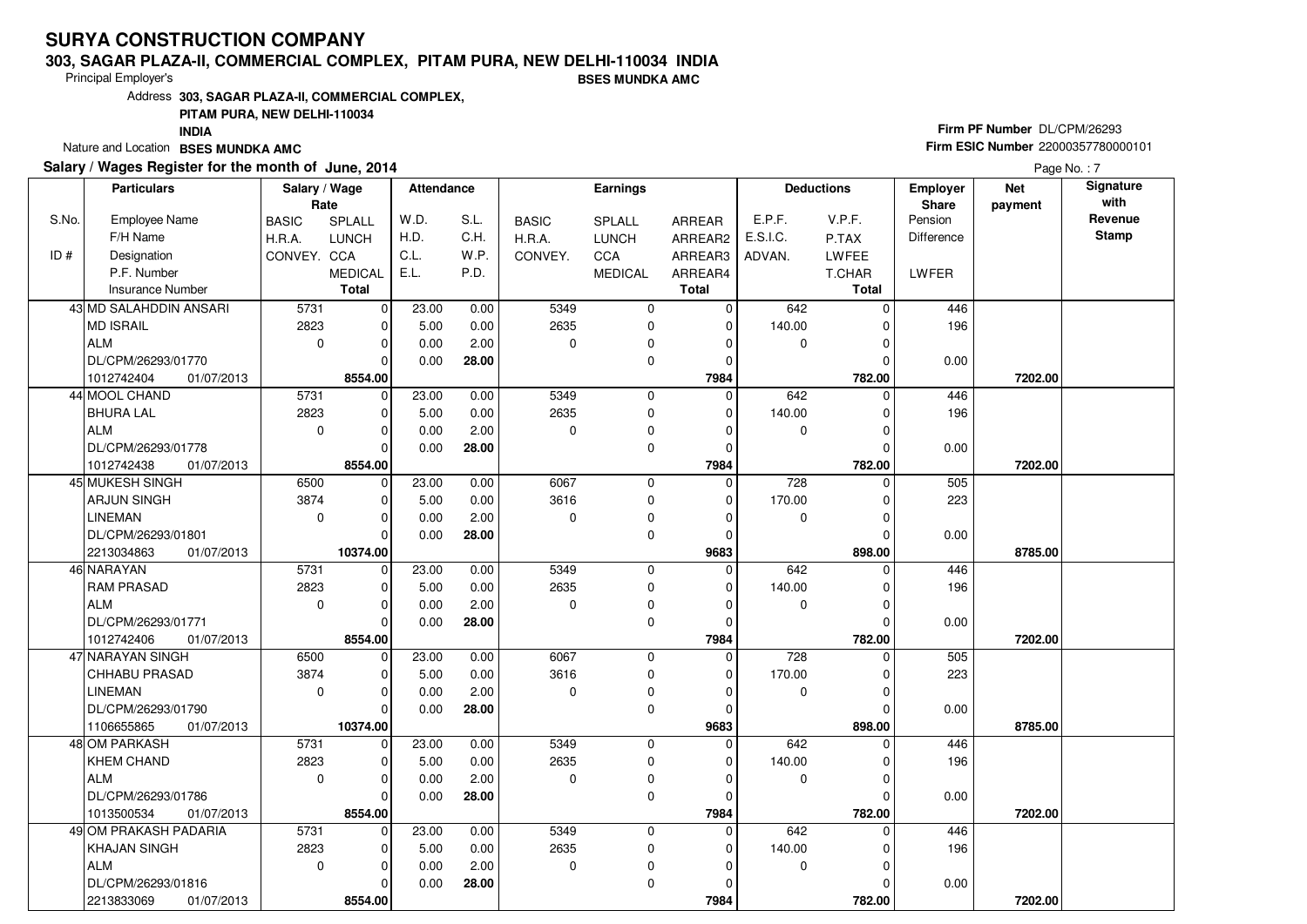### **303, SAGAR PLAZA-II, COMMERCIAL COMPLEX, PITAM PURA, NEW DELHI-110034 INDIABSES MUNDKA AMC**

Principal Employer's

Address**303, SAGAR PLAZA-II, COMMERCIAL COMPLEX,**

### **PITAM PURA, NEW DELHI-110034**

**INDIA**

Nature and Location **BSES MUNDKA AMC** 

### **Salary / Wages Register for the month of June, 2014**

# **Firm PF Number** DL/CPM/26293 **Firm ESIC Number** <sup>22000357780000101</sup>

|       | <b>Particulars</b>         | Salary / Wage<br>Rate |                | Attendance |       |              | <b>Earnings</b> |               |                  | <b>Deductions</b> | <b>Employer</b><br><b>Share</b> | <b>Net</b> | Signature<br>with |
|-------|----------------------------|-----------------------|----------------|------------|-------|--------------|-----------------|---------------|------------------|-------------------|---------------------------------|------------|-------------------|
| S.No. | <b>Employee Name</b>       | <b>BASIC</b>          | SPLALL         | W.D.       | S.L.  | <b>BASIC</b> | <b>SPLALL</b>   | <b>ARREAR</b> | E.P.F.           | V.P.F.            | Pension                         | payment    | Revenue           |
|       | F/H Name                   | H.R.A.                | <b>LUNCH</b>   | H.D.       | C.H.  | H.R.A.       | <b>LUNCH</b>    | ARREAR2       | E.S.I.C.         | P.TAX             | Difference                      |            | <b>Stamp</b>      |
| ID#   | Designation                | CONVEY. CCA           |                | C.L.       | W.P.  | CONVEY.      | CCA             | ARREAR3       | ADVAN.           | <b>LWFEE</b>      |                                 |            |                   |
|       | P.F. Number                |                       | <b>MEDICAL</b> | E.L.       | P.D.  |              | <b>MEDICAL</b>  | ARREAR4       |                  | T.CHAR            | LWFER                           |            |                   |
|       | <b>Insurance Number</b>    |                       | <b>Total</b>   |            |       |              |                 | <b>Total</b>  |                  | Total             |                                 |            |                   |
|       |                            |                       |                |            |       |              |                 |               |                  |                   |                                 |            |                   |
|       | 50 PANCHU MANDAL           | 5731                  | $\mathbf 0$    | 23.00      | 0.00  | 5349         | 0               | 0             | 642              | $\Omega$          | 446                             |            |                   |
|       | JAGADISH MANGAL            | 2823                  | $\mathbf 0$    | 5.00       | 0.00  | 2635         | 0               | $\mathbf 0$   | 140.00           | O                 | 196                             |            |                   |
|       | <b>ALM</b>                 | $\mathbf 0$           | $\mathbf 0$    | 0.00       | 2.00  | $\Omega$     | 0               | $\Omega$      | 0                | $\Omega$          |                                 |            |                   |
|       | DL/CPM/26293/01831         |                       | $\mathbf 0$    | 0.00       | 28.00 |              | 0               | $\mathbf 0$   |                  | $\Omega$          | 0.00                            |            |                   |
|       | 1012742408<br>01/07/2013   |                       | 8554.00        |            |       |              |                 | 7984          |                  | 782.00            |                                 | 7202.00    |                   |
|       | 51 PAPPU KUMAR             | 5731                  | $\overline{0}$ | 0.00       | 0.00  | $\mathbf 0$  | 0               | $\mathbf 0$   | $\mathbf 0$      | $\Omega$          | $\mathbf 0$                     |            |                   |
|       | <b>NARESH PRASAD SINGH</b> | 2823                  | $\mathbf 0$    | 0.00       | 0.00  | $\Omega$     | $\mathbf 0$     | $\Omega$      | 0.00             | $\Omega$          | $\mathbf 0$                     |            |                   |
|       | ALM                        | $\mathbf 0$           | $\mathbf 0$    | 0.00       | 30.00 | 0            | 0               | $\Omega$      | $\mathbf 0$      |                   |                                 |            |                   |
|       | DL/CPM/26293/01772         |                       | $\overline{0}$ | 0.00       | 0.00  |              | 0               | $\Omega$      |                  | $\Omega$          | 0.00                            |            |                   |
|       | 1012742409<br>01/07/2013   |                       | 8554.00        |            |       |              |                 | 0             |                  | 0.00              |                                 | 0.00       |                   |
|       | 52 PAPPU KUMAR RAI         | 6500                  | $\mathbf 0$    | 0.00       | 0.00  | $\mathbf 0$  | $\mathbf 0$     | $\mathbf 0$   | $\mathbf 0$      | $\Omega$          | $\mathbf 0$                     |            |                   |
|       | <b>LALAN RAI</b>           | 3874                  | $\mathbf 0$    | 0.00       | 0.00  | 0            | 0               | $\mathbf 0$   | 0.00             | $\Omega$          | $\Omega$                        |            |                   |
|       | <b>LINEMAN</b>             | $\mathbf 0$           | $\mathbf 0$    | 0.00       | 30.00 | 0            | 0               | $\mathbf 0$   | $\mathbf{0}$     | $\Omega$          |                                 |            |                   |
|       | DL/CPM/26293/01826         |                       | $\overline{0}$ | 0.00       | 0.00  |              | $\mathbf 0$     | $\Omega$      |                  | $\Omega$          | 0.00                            |            |                   |
|       | 2213833553<br>01/07/2013   |                       | 10374.00       |            |       |              |                 | $\bf{0}$      |                  | 0.00              |                                 | 0.00       |                   |
|       | 53 PARDEEP KUMAR           | 6500                  | $\mathbf 0$    | 23.00      | 0.00  | 6067         | $\mathbf 0$     | $\mathbf 0$   | $\overline{728}$ | $\Omega$          | 505                             |            |                   |
|       | KARU PARSAD SINGH          | 3874                  | $\mathbf 0$    | 5.00       | 0.00  | 3616         | $\mathbf 0$     | $\Omega$      | 170.00           | $\epsilon$        | 223                             |            |                   |
|       | <b>LINEMAN</b>             | $\mathbf 0$           | $\mathbf 0$    | 0.00       | 2.00  | 0            | 0               | $\Omega$      | 0                | $\Omega$          |                                 |            |                   |
|       | DL/CPM/26293/01812         |                       | $\Omega$       | 0.00       | 28.00 |              | $\mathbf 0$     | $\Omega$      |                  | $\mathcal{C}$     | 0.00                            |            |                   |
|       | 2213832739<br>01/07/2013   |                       | 10374.00       |            |       |              |                 | 9683          |                  | 898.00            |                                 | 8785.00    |                   |
|       | 54 PAWAN KUMAR             | 5731                  | $\mathbf 0$    | 23.00      | 0.00  | 5349         | $\mathbf 0$     | $\mathbf 0$   | 642              | $\Omega$          | 446                             |            |                   |
|       | <b>MUNNE SINGH</b>         | 2823                  | $\mathbf 0$    | 5.00       | 0.00  | 2635         | 0               | $\Omega$      | 140.00           |                   | 196                             |            |                   |
|       | ALM                        | $\mathbf 0$           | $\mathbf 0$    | 0.00       | 2.00  | 0            | 0               | $\Omega$      | $\mathbf 0$      | $\Omega$          |                                 |            |                   |
|       | DL/CPM/26293/01793         |                       | $\mathbf 0$    | 0.00       | 28.00 |              | $\mathbf 0$     | $\Omega$      |                  | $\epsilon$        | 0.00                            |            |                   |
|       | 1113956881<br>01/07/2013   |                       | 8554.00        |            |       |              |                 | 7984          |                  | 782.00            |                                 | 7202.00    |                   |
|       | 55 PAWAN KUMAR             | 6500                  | $\mathbf 0$    | 23.00      | 0.00  | 6067         | $\mathbf 0$     | $\mathbf 0$   | $\overline{728}$ | ſ                 | 505                             |            |                   |
|       | <b>SHRI RAM</b>            | 3874                  | $\mathbf 0$    | 5.00       | 0.00  | 3616         | 0               | $\mathbf 0$   | 170.00           | $\Omega$          | 223                             |            |                   |
|       | <b>LINEMAN</b>             | $\Omega$              | $\mathbf 0$    | 0.00       | 2.00  | 0            | 0               | $\Omega$      | 0                | C                 |                                 |            |                   |
|       | DL/CPM/26293/01795         |                       | $\Omega$       | 0.00       | 28.00 |              | 0               | $\Omega$      |                  | $\Omega$          | 0.00                            |            |                   |
|       | 1113957149<br>01/07/2013   |                       | 10374.00       |            |       |              |                 | 9683          |                  | 898.00            |                                 | 8785.00    |                   |
|       | 56 PAWAN MANDAL            | 6500                  | $\mathbf 0$    | 23.00      | 0.00  | 6067         | $\mathbf 0$     | $\mathbf 0$   | 728              |                   | 505                             |            |                   |
|       | SHANKAR MANDAL             | 3874                  | $\mathbf 0$    | 5.00       | 0.00  | 3616         | 0               | $\mathbf 0$   | 170.00           |                   | 223                             |            |                   |
|       | <b>LINEMAN</b>             | $\mathbf 0$           | $\mathbf 0$    | 0.00       | 2.00  | 0            | 0               | $\Omega$      | $\mathbf{0}$     | $\Omega$          |                                 |            |                   |
|       | DL/CPM/26293/01849         |                       | $\mathbf 0$    | 0.00       | 28.00 |              | 0               | $\Omega$      |                  | 0                 | 0.00                            |            |                   |
|       | 2213857532<br>02/09/2013   |                       | 10374.00       |            |       |              |                 | 9683          |                  | 898.00            |                                 | 8785.00    |                   |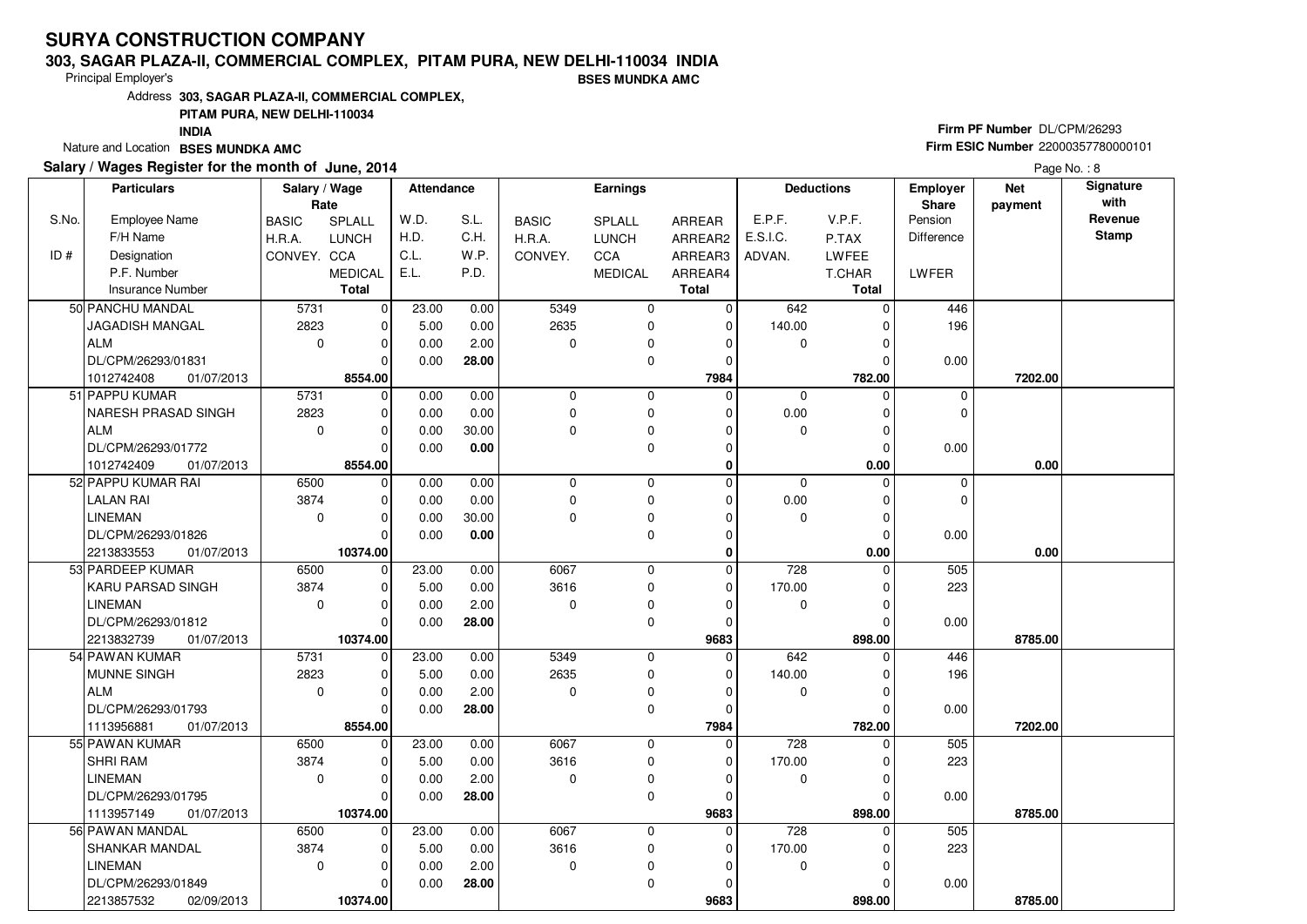### **303, SAGAR PLAZA-II, COMMERCIAL COMPLEX, PITAM PURA, NEW DELHI-110034 INDIABSES MUNDKA AMC**

Principal Employer's

Address**303, SAGAR PLAZA-II, COMMERCIAL COMPLEX,**

**PITAM PURA, NEW DELHI-110034**

**INDIA**

Nature and Location **BSES MUNDKA AMC** 

### **Salary / Wages Register for the month of June, 2014**

# **Firm PF Number** DL/CPM/26293 **Firm ESIC Number** <sup>22000357780000101</sup>

|       | <b>Particulars</b>       | Salary / Wage<br>Rate |                | <b>Attendance</b> |       |              | Earnings       |              |             | <b>Deductions</b> | <b>Employer</b><br><b>Share</b> | <b>Net</b><br>payment | Signature<br>with |
|-------|--------------------------|-----------------------|----------------|-------------------|-------|--------------|----------------|--------------|-------------|-------------------|---------------------------------|-----------------------|-------------------|
| S.No. | <b>Employee Name</b>     | <b>BASIC</b>          | SPLALL         | W.D.              | S.L.  | <b>BASIC</b> | SPLALL         | ARREAR       | E.P.F.      | V.P.F.            | Pension                         |                       | Revenue           |
|       | F/H Name                 | H.R.A.                | <b>LUNCH</b>   | H.D.              | C.H.  | H.R.A.       | <b>LUNCH</b>   | ARREAR2      | E.S.I.C.    | P.TAX             | <b>Difference</b>               |                       | Stamp             |
| ID#   | Designation              | CONVEY. CCA           |                | C.L.              | W.P.  | CONVEY.      | CCA            | ARREAR3      | ADVAN.      | LWFEE             |                                 |                       |                   |
|       | P.F. Number              |                       | <b>MEDICAL</b> | E.L.              | P.D.  |              | <b>MEDICAL</b> | ARREAR4      |             | T.CHAR            | LWFER                           |                       |                   |
|       | Insurance Number         |                       | <b>Total</b>   |                   |       |              |                | <b>Total</b> |             | Total             |                                 |                       |                   |
|       | 57 PINTU SINGH           | 6500                  | $\mathbf 0$    | 23.00             | 0.00  | 6067         | 0              | 0            | 728         | $\Omega$          | 505                             |                       |                   |
|       | TEJ NARAYAN SINGH        | 3874                  | 0              | 5.00              | 0.00  | 3616         | 0              | 0            | 170.00      | $\Omega$          | 223                             |                       |                   |
|       | LINEMAN                  | $\mathbf 0$           | $\mathbf 0$    | 0.00              | 2.00  | $\mathbf 0$  | 0              | $\Omega$     | 0           | $\Omega$          |                                 |                       |                   |
|       | DL/CPM/26293/01827       |                       | $\Omega$       | 0.00              | 28.00 |              | 0              | $\Omega$     |             | 0                 | 0.00                            |                       |                   |
|       | 2213833558<br>01/07/2013 |                       | 10374.00       |                   |       |              |                | 9683         |             | 898.00            |                                 | 8785.00               |                   |
|       | 58 RADHEY SHYAM          | 5731                  | $\mathbf 0$    | 23.00             | 0.00  | 5349         | 0              | $\Omega$     | 642         | $\Omega$          | 446                             |                       |                   |
|       | AYODHYA PRASAD           | 2823                  | $\mathbf 0$    | 5.00              | 0.00  | 2635         | 0              | 0            | 140.00      | $\Omega$          | 196                             |                       |                   |
|       | ALM                      | $\mathbf 0$           | $\mathbf 0$    | 0.00              | 2.00  | $\mathbf 0$  | 0              | 0            | 0           | 0                 |                                 |                       |                   |
|       | DL/CPM/26293/01828       |                       | $\Omega$       | 0.00              | 28.00 |              | 0              | $\Omega$     |             | $\Omega$          | 0.00                            |                       |                   |
|       | 2213833561<br>01/07/2013 |                       | 8554.00        |                   |       |              |                | 7984         |             | 782.00            |                                 | 7202.00               |                   |
|       | 59 RAJAN KUMAR           | 5731                  | $\overline{0}$ | 23.00             | 0.00  | 5349         | 0              | $\Omega$     | 642         | $\Omega$          | 446                             |                       |                   |
|       | <b>RAM PARSAD MANDAL</b> | 2823                  | 0              | 5.00              | 0.00  | 2635         | 0              | 0            | 140.00      | 0                 | 196                             |                       |                   |
|       | ALM                      | $\mathbf 0$           | $\Omega$       | 0.00              | 2.00  | $\mathbf 0$  | 0              | $\Omega$     | $\mathbf 0$ | $\Omega$          |                                 |                       |                   |
|       | DL/CPM/26293/01834       |                       | $\Omega$       | 0.00              | 28.00 |              | 0              | $\Omega$     |             | 0                 | 0.00                            |                       |                   |
|       | 1012742413<br>01/07/2013 |                       | 8554.00        |                   |       |              |                | 7984         |             | 782.00            |                                 | 7202.00               |                   |
|       | 60 RAJESH                | 5731                  | $\overline{0}$ | 23.00             | 0.00  | 5349         | 0              | 0            | 642         | $\mathbf 0$       | 446                             |                       |                   |
|       | <b>RAM CHANDER</b>       | 2823                  | $\Omega$       | 5.00              | 0.00  | 2635         | 0              | $\Omega$     | 140.00      | $\Omega$          | 196                             |                       |                   |
|       | ALM                      | $\mathbf 0$           | $\mathbf 0$    | 0.00              | 2.00  | $\mathbf 0$  | 0              | $\Omega$     | 0           | $\Omega$          |                                 |                       |                   |
|       | DL/CPM/26293/01821       |                       | $\Omega$       | 0.00              | 28.00 |              | 0              | $\Omega$     |             | O                 | 0.00                            |                       |                   |
|       | 1113957071<br>01/07/2013 |                       | 8554.00        |                   |       |              |                | 7984         |             | 782.00            |                                 | 7202.00               |                   |
|       | 61 RAJNISH               | 6500                  | $\mathbf 0$    | 23.00             | 0.00  | 6067         | 0              | 0            | 728         | $\Omega$          | 505                             |                       |                   |
|       | MAHENDER PAL             | 3874                  | $\Omega$       | 5.00              | 0.00  | 3616         | 0              | 0            | 170.00      | $\Omega$          | 223                             |                       |                   |
|       | <b>LINEMAN</b>           | $\mathbf 0$           | $\mathbf 0$    | 0.00              | 2.00  | $\mathbf 0$  | 0              | $\Omega$     | 0           | $\Omega$          |                                 |                       |                   |
|       | DL/CPM/26293/01879       |                       | $\mathbf 0$    | 0.00              | 28.00 |              | 0              | O            |             | U                 | 0.00                            |                       |                   |
|       | 2213919620<br>01/05/2014 |                       | 10374.00       |                   |       |              |                | 9683         |             | 898.00            |                                 | 8785.00               |                   |
|       | 62 RAJPAL                | 6500                  | $\mathbf 0$    | 23.00             | 0.00  | 6067         | 0              | 0            | 728         | U                 | 505                             |                       |                   |
|       | <b>DHANRAJ SINGH</b>     | 3874                  | $\Omega$       | 5.00              | 0.00  | 3616         | 0              | $\Omega$     | 170.00      | $\Omega$          | 223                             |                       |                   |
|       | <b>LINEMAN</b>           | $\mathbf 0$           | $\mathbf 0$    | 0.00              | 2.00  | $\mathbf 0$  | 0              | $\Omega$     | 0           | $\Omega$          |                                 |                       |                   |
|       | DL/CPM/26293/01788       |                       | $\Omega$       | 0.00              | 28.00 |              | 0              | $\Omega$     |             | $\Omega$          | 0.00                            |                       |                   |
|       | 1013500547<br>01/07/2013 |                       | 10374.00       |                   |       |              |                | 9683         |             | 898.00            |                                 | 8785.00               |                   |
|       | 63 RAM KUMAR             | 6500                  | $\mathbf 0$    | 23.00             | 0.00  | 6067         | 0              | $\Omega$     | 728         | U                 | 505                             |                       |                   |
|       | <b>GHASITA RAM</b>       | 3874                  | $\Omega$       | 5.00              | 0.00  | 3616         | 0              | $\Omega$     | 170.00      | U                 | 223                             |                       |                   |
|       | <b>LINEMAN</b>           | $\mathbf 0$           | $\mathbf 0$    | 0.00              | 2.00  | $\mathbf 0$  | 0              | $\Omega$     | $\mathbf 0$ | $\Omega$          |                                 |                       |                   |
|       | DL/CPM/26293/01830       |                       | $\mathbf 0$    | 0.00              | 28.00 |              | 0              | ŋ            |             | $\Omega$          | 0.00                            |                       |                   |
|       | 2206684269<br>01/07/2013 |                       | 10374.00       |                   |       |              |                | 9683         |             | 898.00            |                                 | 8785.00               |                   |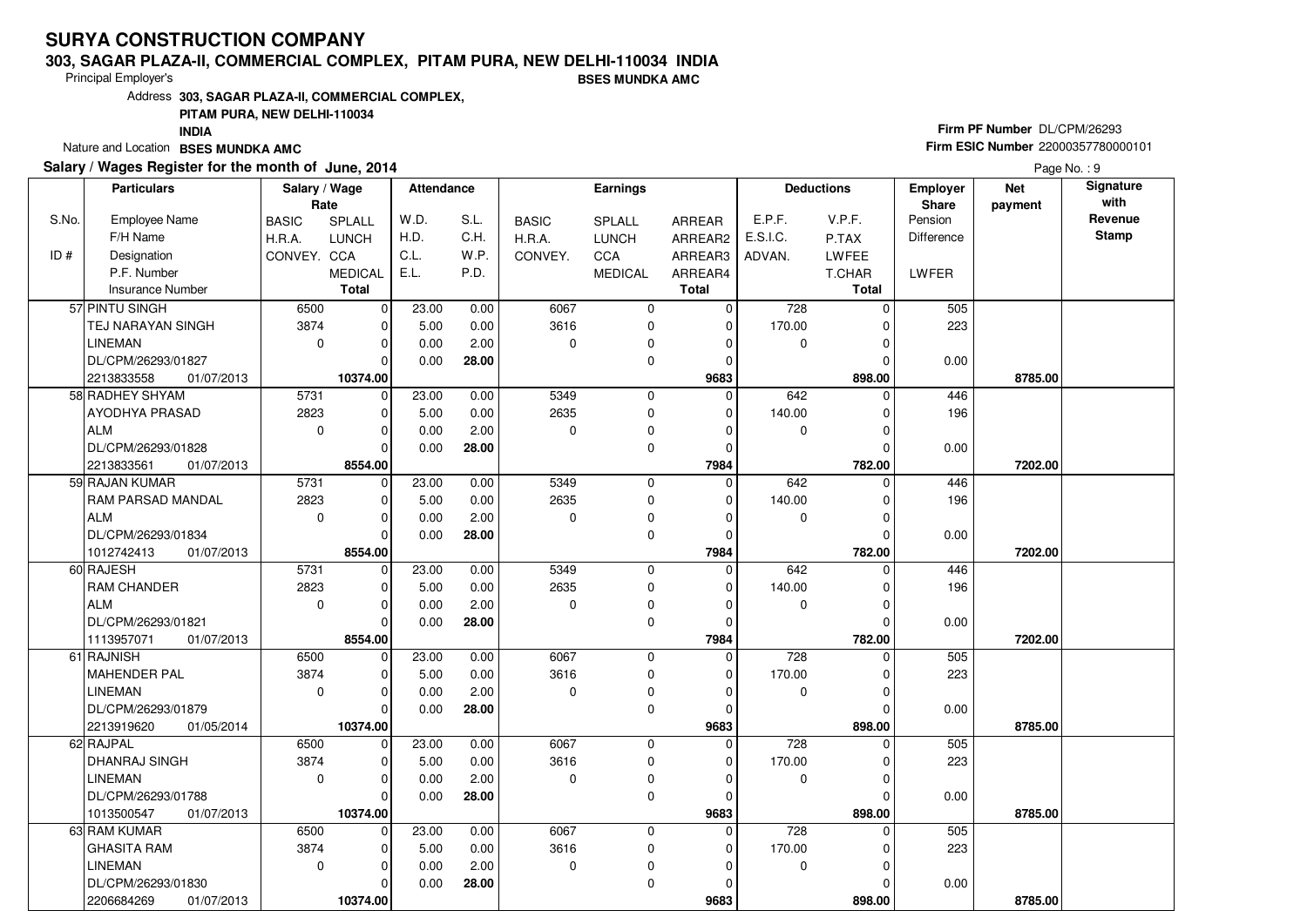### **303, SAGAR PLAZA-II, COMMERCIAL COMPLEX, PITAM PURA, NEW DELHI-110034 INDIABSES MUNDKA AMC**

Principal Employer's

Address**303, SAGAR PLAZA-II, COMMERCIAL COMPLEX,**

**PITAM PURA, NEW DELHI-110034**

**INDIA**

Nature and Location **BSES MUNDKA AMC** 

### **Salary / Wages Register for the month of June, 2014**

# **Firm PF Number** DL/CPM/26293 **Firm ESIC Number** <sup>22000357780000101</sup>

|       | <b>Particulars</b>       | Salary / Wage<br>Rate |                | Attendance |       |              | Earnings       |                |             | <b>Deductions</b> | <b>Employer</b><br>Share | <b>Net</b><br>payment | Signature<br>with |
|-------|--------------------------|-----------------------|----------------|------------|-------|--------------|----------------|----------------|-------------|-------------------|--------------------------|-----------------------|-------------------|
| S.No. | Employee Name            | <b>BASIC</b>          | SPLALL         | W.D.       | S.L.  | <b>BASIC</b> | SPLALL         | ARREAR         | E.P.F.      | V.P.F.            | Pension                  |                       | Revenue           |
|       | F/H Name                 | H.R.A.                | <b>LUNCH</b>   | H.D.       | C.H.  | H.R.A.       | <b>LUNCH</b>   | ARREAR2        | E.S.I.C.    | P.TAX             | Difference               |                       | <b>Stamp</b>      |
| ID#   | Designation              | CONVEY. CCA           |                | C.L.       | W.P.  | CONVEY.      | CCA            | ARREAR3        | ADVAN.      | <b>LWFEE</b>      |                          |                       |                   |
|       | P.F. Number              |                       | <b>MEDICAL</b> | E.L.       | P.D.  |              | <b>MEDICAL</b> | ARREAR4        |             | T.CHAR            | LWFER                    |                       |                   |
|       | <b>Insurance Number</b>  |                       | <b>Total</b>   |            |       |              |                | <b>Total</b>   |             | <b>Total</b>      |                          |                       |                   |
|       | 64 RAM SINGH             | 5731                  | $\overline{0}$ | 23.00      | 0.00  | 5349         | 0              | 0              | 642         | $\Omega$          | 446                      |                       |                   |
|       | <b>BAHADUR SINGH</b>     | 2823                  | $\mathbf 0$    | 5.00       | 0.00  | 2635         | 0              | $\mathbf 0$    | 140.00      | $\Omega$          | 196                      |                       |                   |
|       | ALM                      | $\mathbf 0$           | $\mathbf 0$    | 0.00       | 2.00  | $\mathbf 0$  | 0              | 0              | 0           | $\Omega$          |                          |                       |                   |
|       | DL/CPM/26293/01837       |                       | $\Omega$       | 0.00       | 28.00 |              | 0              | $\Omega$       |             | 0                 | 0.00                     |                       |                   |
|       | 1012742420<br>01/07/2013 |                       | 8554.00        |            |       |              |                | 7984           |             | 782.00            |                          | 7202.00               |                   |
|       | 65 RAMAN KUMAR           | 5731                  | 0              | 23.00      | 0.00  | 5349         | 0              | $\Omega$       | 642         | $\Omega$          | 446                      |                       |                   |
|       | <b>RAMESH KUMAR</b>      | 2823                  | $\mathbf 0$    | 5.00       | 0.00  | 2635         | 0              | $\Omega$       | 140.00      | $\Omega$          | 196                      |                       |                   |
|       | ALM                      | $\mathbf 0$           | $\mathbf 0$    | 0.00       | 2.00  | $\mathbf 0$  | 0              | $\Omega$       | 0           | 0                 |                          |                       |                   |
|       | DL/CPM/26293/01780       |                       | $\Omega$       | 0.00       | 28.00 |              | 0              | 0              |             | 0                 | 0.00                     |                       |                   |
|       | 1012925380<br>01/07/2013 |                       | 8554.00        |            |       |              |                | 7984           |             | 782.00            |                          | 7202.00               |                   |
|       | 66 RAMBIR                | 5731                  | $\overline{0}$ | 23.00      | 0.00  | 5349         | 0              | $\mathbf 0$    | 642         | $\Omega$          | 446                      |                       |                   |
|       | SUNHERI LAL              | 2823                  | $\mathbf 0$    | 5.00       | 0.00  | 2635         | 0              | 0              | 140.00      | $\Omega$          | 196                      |                       |                   |
|       | ALM                      | $\mathbf 0$           | $\Omega$       | 0.00       | 2.00  | $\Omega$     | 0              | $\Omega$       | $\mathbf 0$ | $\Omega$          |                          |                       |                   |
|       | DL/CPM/26293/01819       |                       | $\mathbf 0$    | 0.00       | 28.00 |              | 0              | $\Omega$       |             | O                 | 0.00                     |                       |                   |
|       | 1113985040<br>01/07/2013 |                       | 8554.00        |            |       |              |                | 7984           |             | 782.00            |                          | 7202.00               |                   |
|       | 67 RAMESH KUMAR          | 6500                  | $\mathbf 0$    | 23.00      | 0.00  | 6067         | 0              | $\Omega$       | 728         | $\Omega$          | 505                      |                       |                   |
|       | JHALLU                   | 3874                  | $\Omega$       | 5.00       | 0.00  | 3616         | 0              | $\Omega$       | 170.00      | 0                 | 223                      |                       |                   |
|       | <b>LINEMAN</b>           | $\Omega$              | $\Omega$       | 0.00       | 2.00  | $\Omega$     | 0              | $\Omega$       | $\mathbf 0$ | $\Omega$          |                          |                       |                   |
|       | DL/CPM/26293/01773       |                       | $\Omega$       | 0.00       | 28.00 |              | 0              | $\Omega$       |             | 0                 | 0.00                     |                       |                   |
|       | 1012742417<br>01/07/2013 |                       | 10374.00       |            |       |              |                | 9683           |             | 898.00            |                          | 8785.00               |                   |
|       | 68 RAMESH THAKUR         | 6500                  | $\mathbf 0$    | 23.00      | 0.00  | 6067         | 0              | $\mathbf 0$    | 728         | $\Omega$          | 505                      |                       |                   |
|       | <b>TRIVENI THAKUR</b>    | 3874                  | $\Omega$       | 5.00       | 0.00  | 3616         | 0              | $\Omega$       | 170.00      | $\Omega$          | 223                      |                       |                   |
|       | <b>LINEMAN</b>           | $\mathbf 0$           | $\mathbf 0$    | 0.00       | 2.00  | $\mathbf 0$  | 0              | 0              | 0           | $\Omega$          |                          |                       |                   |
|       | DL/CPM/26293/01825       |                       | $\Omega$       | 0.00       | 28.00 |              | 0              | $\Omega$       |             | O                 | 0.00                     |                       |                   |
|       | 2213833550<br>01/03/2014 |                       | 10374.00       |            |       |              |                | 9683           |             | 898.00            |                          | 8785.00               |                   |
|       | 69 RATAN ROY             | 6500                  | $\mathbf 0$    | 23.00      | 0.00  | 6067         | 0              | $\overline{0}$ | 728         | $\Omega$          | 505                      |                       |                   |
|       | I MUKTI NATH ROY         | 3874                  | $\Omega$       | 5.00       | 0.00  | 3616         | 0              | $\Omega$       | 170.00      | $\Omega$          | 223                      |                       |                   |
|       | <b>LINEMAN</b>           | $\Omega$              | $\mathbf 0$    | 0.00       | 2.00  | $\Omega$     | 0              | $\Omega$       | 0           | 0                 |                          |                       |                   |
|       | DL/CPM/26293/01866       |                       | $\Omega$       | 0.00       | 28.00 |              | 0              | $\Omega$       |             | 0                 | 0.00                     |                       |                   |
|       | 1013034868<br>02/12/2013 |                       | 10374.00       |            |       |              |                | 9683           |             | 898.00            |                          | 8785.00               |                   |
|       | 70 REMENDRA              | 6500                  | $\mathbf 0$    | 23.00      | 0.00  | 6067         | 0              | $\overline{0}$ | 728         | U                 | 505                      |                       |                   |
|       | <b>CHANDRA</b>           | 3874                  | $\Omega$       | 5.00       | 0.00  | 3616         | 0              | $\Omega$       | 170.00      | 0                 | 223                      |                       |                   |
|       | <b>LINEMAN</b>           | $\mathbf 0$           | $\mathbf 0$    | 0.00       | 2.00  | $\mathbf 0$  | 0              | $\Omega$       | $\mathbf 0$ | $\Omega$          |                          |                       |                   |
|       | DL/CPM/26293/01843       |                       | $\Omega$       | 0.00       | 28.00 |              | 0              | O              |             | $\Omega$          | 0.00                     |                       |                   |
|       | 2213845656<br>01/08/2013 |                       | 10374.00       |            |       |              |                | 9683           |             | 898.00            |                          | 8785.00               |                   |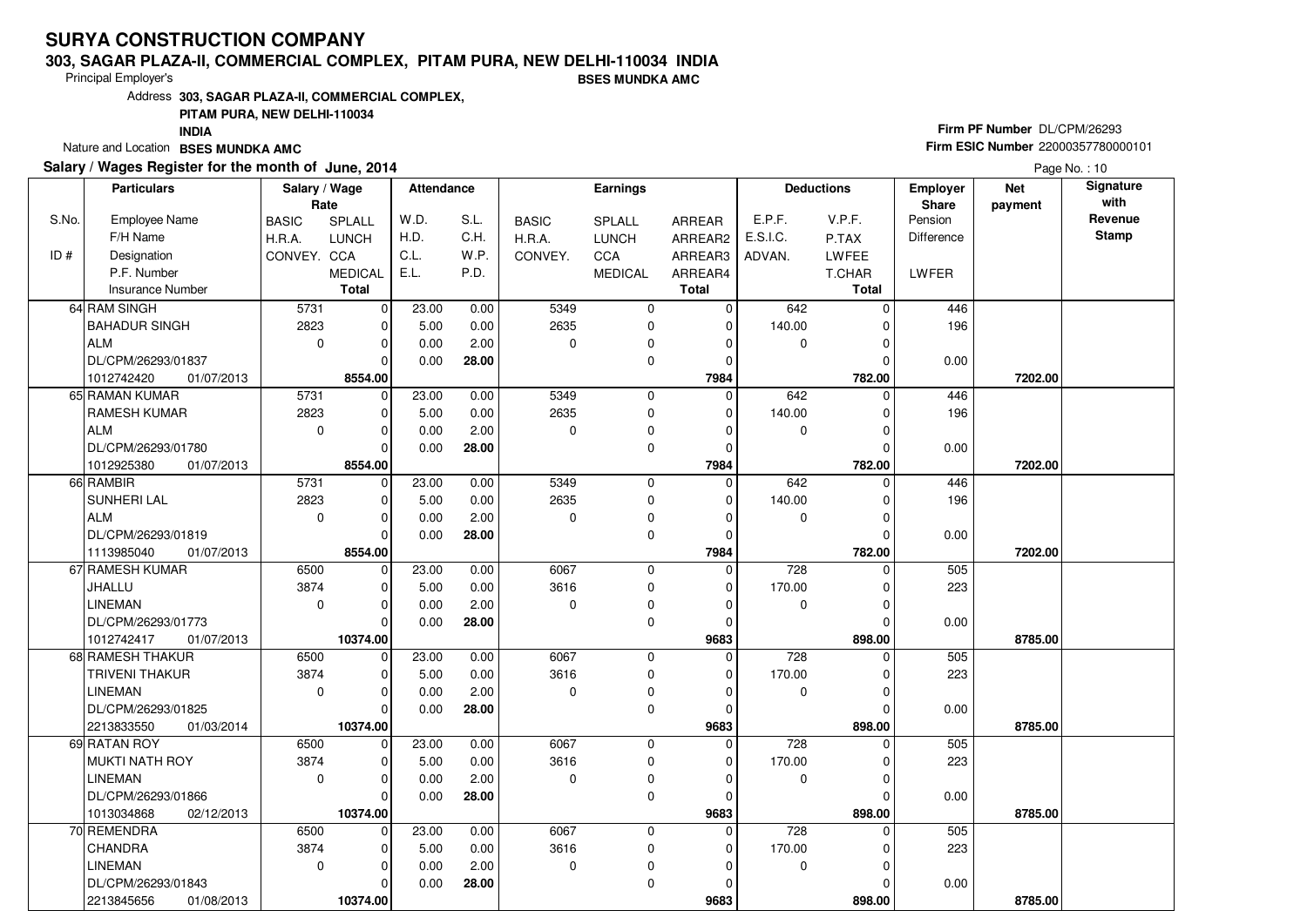### **303, SAGAR PLAZA-II, COMMERCIAL COMPLEX, PITAM PURA, NEW DELHI-110034 INDIABSES MUNDKA AMC**

Principal Employer's

Address**303, SAGAR PLAZA-II, COMMERCIAL COMPLEX,**

### **PITAM PURA, NEW DELHI-110034**

**INDIA**

Nature and Location **BSES MUNDKA AMC** 

### **Salary / Wages Register for the month of June, 2014**

# **Firm PF Number** DL/CPM/26293 **Firm ESIC Number** <sup>22000357780000101</sup>

|       | <b>Particulars</b>            | Salary / Wage<br>Rate |                | <b>Attendance</b> |       |              | Earnings       |              |             | <b>Deductions</b> | Employer<br>Share | <b>Net</b><br>payment | Signature<br>with |
|-------|-------------------------------|-----------------------|----------------|-------------------|-------|--------------|----------------|--------------|-------------|-------------------|-------------------|-----------------------|-------------------|
| S.No. | <b>Employee Name</b>          | <b>BASIC</b>          | SPLALL         | W.D.              | S.L.  | <b>BASIC</b> | SPLALL         | ARREAR       | E.P.F.      | V.P.F.            | Pension           |                       | Revenue           |
|       | F/H Name                      | H.R.A.                | <b>LUNCH</b>   | H.D.              | C.H.  | H.R.A.       | <b>LUNCH</b>   | ARREAR2      | E.S.I.C.    | P.TAX             | <b>Difference</b> |                       | <b>Stamp</b>      |
| ID#   | Designation                   | CONVEY. CCA           |                | C.L.              | W.P.  | CONVEY.      | CCA            | ARREAR3      | ADVAN.      | LWFEE             |                   |                       |                   |
|       | P.F. Number                   |                       | <b>MEDICAL</b> | E.L.              | P.D.  |              | <b>MEDICAL</b> | ARREAR4      |             | T.CHAR            | LWFER             |                       |                   |
|       | Insurance Number              |                       | <b>Total</b>   |                   |       |              |                | <b>Total</b> |             | <b>Total</b>      |                   |                       |                   |
|       | 71 SANJAY YADAV               | 5731                  | $\mathbf 0$    | 23.00             | 0.00  | 5349         | $\mathbf 0$    | $\mathbf 0$  | 642         | $\Omega$          | 446               |                       |                   |
|       | <b>BALCHAND YADAV</b>         | 2823                  | 0              | 5.00              | 0.00  | 2635         | $\mathbf 0$    | $\mathbf 0$  | 140.00      | $\Omega$          | 196               |                       |                   |
|       | <b>ALM</b>                    | $\mathbf 0$           | $\mathbf 0$    | 0.00              | 2.00  | 0            | 0              | $\Omega$     | $\mathbf 0$ | $\Omega$          |                   |                       |                   |
|       | DL/CPM/26293/01802            |                       | $\Omega$       | 0.00              | 28.00 |              | 0              | $\Omega$     |             | 0                 | 0.00              |                       |                   |
|       | 01/07/2013                    |                       | 8554.00        |                   |       |              |                | 7984         |             | 782.00            |                   | 7202.00               |                   |
|       | 2213632664<br>72 SARWAN KUMAR | 5731                  | $\mathbf 0$    | 23.00             | 0.00  | 5349         | $\mathbf 0$    |              | 642         | $\Omega$          |                   |                       |                   |
|       |                               |                       |                |                   |       |              |                | $\mathbf 0$  |             |                   | 446               |                       |                   |
|       | RAJENDER SINGH                | 2823                  | $\mathbf 0$    | 5.00              | 0.00  | 2635         | 0              | $\mathbf 0$  | 140.00      | 0                 | 196               |                       |                   |
|       | <b>ALM</b>                    | $\mathbf 0$           | $\mathbf 0$    | 0.00              | 2.00  | $\Omega$     | 0              | $\Omega$     | $\mathbf 0$ | $\Omega$          |                   |                       |                   |
|       | DL/CPM/26293/01829            |                       | $\mathbf 0$    | 0.00              | 28.00 |              | 0              | $\mathbf 0$  |             | $\Omega$          | 0.00              |                       |                   |
|       | 01/07/2013<br>2213833563      |                       | 8554.00        |                   |       |              |                | 7984         |             | 782.00            |                   | 7202.00               |                   |
|       | 73 SATENDRA SINGH             | 5731                  | 0              | 23.00             | 0.00  | 5349         | 0              | $\mathbf 0$  | 642         | $\Omega$          | 446               |                       |                   |
|       | JAI CHAND SINGH               | 2823                  | $\mathbf 0$    | 5.00              | 0.00  | 2635         | 0              | $\mathbf 0$  | 140.00      | C                 | 196               |                       |                   |
|       | ALM                           | $\mathbf 0$           | $\mathbf 0$    | 0.00              | 2.00  | 0            | 0              | $\Omega$     | $\mathbf 0$ | $\Omega$          |                   |                       |                   |
|       | DL/CPM/26293/01822            |                       | $\mathbf 0$    | 0.00              | 28.00 |              | 0              | $\Omega$     |             | $\Omega$          | 0.00              |                       |                   |
|       | 1012742427<br>01/07/2013      |                       | 8554.00        |                   |       |              |                | 7984         |             | 782.00            |                   | 7202.00               |                   |
|       | 74 SATYA NARAIN SINGH         | 6500                  | $\mathbf 0$    | 0.00              | 0.00  | 0            | $\mathbf 0$    | $\mathbf 0$  | $\mathbf 0$ | $\Omega$          | 0                 |                       |                   |
|       | <b>RAVINDER SINGH</b>         | 3874                  | $\mathbf 0$    | 0.00              | 0.00  | $\Omega$     | 0              | $\Omega$     | 0.00        | $\Omega$          | 0                 |                       |                   |
|       | <b>LINEMAN</b>                | $\Omega$              | $\mathbf 0$    | 0.00              | 30.00 | $\mathbf 0$  | 0              | $\Omega$     | $\mathbf 0$ | $\Omega$          |                   |                       |                   |
|       | DL/CPM/26293/01774            |                       | $\Omega$       | 0.00              | 0.00  |              | 0              | $\Omega$     |             | $\Omega$          | 0.00              |                       |                   |
|       | 1012742428<br>01/07/2013      |                       | 10374.00       |                   |       |              |                | $\mathbf 0$  |             | 0.00              |                   | 0.00                  |                   |
|       | 75 SENTU MANDAL               | 5731                  | $\mathbf 0$    | 0.00              | 0.00  | $\mathbf 0$  | $\mathbf 0$    | $\Omega$     | $\Omega$    | $\Omega$          | $\mathbf 0$       |                       |                   |
|       | <b>VINOD MANDAL</b>           | 2823                  | $\mathbf 0$    | 0.00              | 0.00  | $\mathbf 0$  | 0              | $\Omega$     | 0.00        |                   | $\mathbf 0$       |                       |                   |
|       | <b>ALM</b>                    | $\Omega$              | $\mathbf 0$    | 0.00              | 30.00 | $\Omega$     | $\mathbf 0$    | $\Omega$     | $\Omega$    | $\Omega$          |                   |                       |                   |
|       | DL/CPM/26293/01809            |                       | $\mathbf 0$    | 0.00              | 0.00  |              | $\mathbf 0$    | $\mathbf 0$  |             | $\Omega$          | 0.00              |                       |                   |
|       | 2213832731<br>01/07/2013      |                       | 8554.00        |                   |       |              |                | 0            |             | 0.00              |                   | 0.00                  |                   |
|       | 76 SHAMBHU SINGH              | 6500                  | $\mathbf 0$    | 25.00             | 0.00  | 6500         | $\mathbf 0$    | $\mathbf 0$  | 780         | $\Omega$          | 541               |                       |                   |
|       | LT ARJUN PRASAD SINGH         | 3874                  | $\mathbf 0$    | 5.00              | 0.00  | 3874         | $\mathbf 0$    | $\mathbf 0$  | 182.00      | $\Omega$          | 239               |                       |                   |
|       | <b>FITTER</b>                 | $\mathbf 0$           | $\mathbf 0$    | 0.00              | 0.00  | $\mathbf 0$  | 0              | $\Omega$     | $\mathbf 0$ | $\Omega$          |                   |                       |                   |
|       | DL/CPM/26293/01761            |                       | $\Omega$       | 0.00              | 30.00 |              | $\mathbf 0$    | $\Omega$     |             | $\Omega$          | 0.00              |                       |                   |
|       | 1010079152<br>01/07/2013      |                       | 10374.00       |                   |       |              |                | 10374        |             | 962.00            |                   | 9412.00               |                   |
|       | 77 SHANKAR SINGH              | 6500                  | $\mathbf 0$    | 23.00             | 0.00  | 6067         | $\mathbf 0$    | $\mathbf 0$  | 728         |                   | 505               |                       |                   |
|       | <b>KHARTAR SINGH</b>          | 3874                  | $\mathbf 0$    | 5.00              | 0.00  | 3616         | 0              | 0            | 170.00      |                   | 223               |                       |                   |
|       | <b>LINEMAN</b>                | $\mathbf 0$           | $\mathbf 0$    | 0.00              | 2.00  | $\mathbf 0$  | 0              | $\Omega$     | 0           | $\Omega$          |                   |                       |                   |
|       | DL/CPM/26293/01805            |                       | $\mathbf 0$    | 0.00              | 28.00 |              | 0              | $\Omega$     |             | $\Omega$          | 0.00              |                       |                   |
|       | 2213832584<br>01/07/2013      |                       | 10374.00       |                   |       |              |                | 9683         |             | 898.00            |                   | 8785.00               |                   |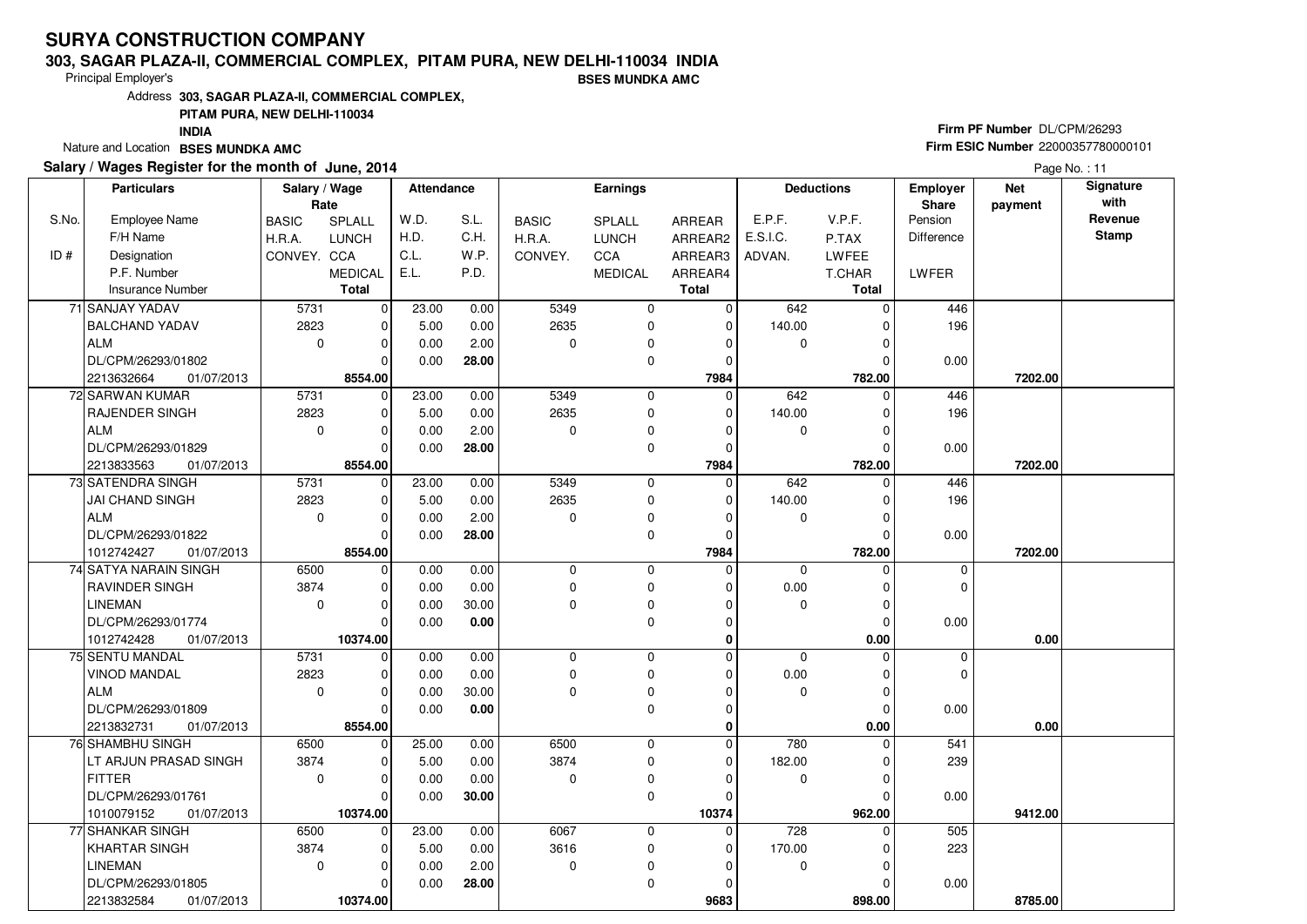### **303, SAGAR PLAZA-II, COMMERCIAL COMPLEX, PITAM PURA, NEW DELHI-110034 INDIABSES MUNDKA AMC**

Principal Employer's

Address**303, SAGAR PLAZA-II, COMMERCIAL COMPLEX,**

### **PITAM PURA, NEW DELHI-110034**

**INDIA**

Nature and Location **BSES MUNDKA AMC** 

### **Salary / Wages Register for the month of June, 2014**

# **Firm PF Number** DL/CPM/26293 **Firm ESIC Number** <sup>22000357780000101</sup>

|       | <b>Particulars</b>       | Salary / Wage<br>Rate |                | <b>Attendance</b> |       |              | Earnings       |              |             | <b>Deductions</b> | <b>Employer</b><br><b>Share</b> | <b>Net</b><br>payment | Signature<br>with |
|-------|--------------------------|-----------------------|----------------|-------------------|-------|--------------|----------------|--------------|-------------|-------------------|---------------------------------|-----------------------|-------------------|
| S.No. | <b>Employee Name</b>     | <b>BASIC</b>          | SPLALL         | W.D.              | S.L.  | <b>BASIC</b> | SPLALL         | ARREAR       | E.P.F.      | V.P.F.            | Pension                         |                       | Revenue           |
|       | F/H Name                 | H.R.A.                | <b>LUNCH</b>   | H.D.              | C.H.  | H.R.A.       | <b>LUNCH</b>   | ARREAR2      | E.S.I.C.    | P.TAX             | <b>Difference</b>               |                       | Stamp             |
| ID#   | Designation              | CONVEY. CCA           |                | C.L.              | W.P.  | CONVEY.      | CCA            | ARREAR3      | ADVAN.      | LWFEE             |                                 |                       |                   |
|       | P.F. Number              |                       | <b>MEDICAL</b> | E.L.              | P.D.  |              | <b>MEDICAL</b> | ARREAR4      |             | T.CHAR            | LWFER                           |                       |                   |
|       | Insurance Number         |                       | <b>Total</b>   |                   |       |              |                | <b>Total</b> |             | Total             |                                 |                       |                   |
|       | 78 SHASHANK SHEKHAR      | 5731                  | $\mathbf 0$    | 23.00             | 0.00  | 5349         | 0              | 0            | 642         | $\Omega$          | 446                             |                       |                   |
|       | SITA RAM MANDAL          | 2823                  | $\mathbf 0$    | 5.00              | 0.00  | 2635         | 0              | 0            | 140.00      | $\Omega$          | 196                             |                       |                   |
|       | ALM                      | $\mathbf 0$           | $\mathbf 0$    | 0.00              | 2.00  | $\mathbf 0$  | 0              | $\Omega$     | $\mathbf 0$ | $\Omega$          |                                 |                       |                   |
|       | DL/CPM/26293/01845       |                       | $\Omega$       | 0.00              | 28.00 |              | 0              | $\Omega$     |             | 0                 | 0.00                            |                       |                   |
|       | 1012742429<br>01/08/2013 |                       | 8554.00        |                   |       |              |                | 7984         |             | 782.00            |                                 | 7202.00               |                   |
|       | 79 SHIV KUMAR            | 5731                  | $\mathbf 0$    | 23.00             | 0.00  | 5349         | 0              | $\Omega$     | 642         | $\Omega$          | 446                             |                       |                   |
|       | <b>CHALITRA LAL</b>      | 2823                  | $\mathbf 0$    | 5.00              | 0.00  | 2635         | 0              | $\Omega$     | 140.00      | $\Omega$          | 196                             |                       |                   |
|       | ALM                      | $\mathbf 0$           | $\mathbf 0$    | 0.00              | 2.00  | $\mathbf 0$  | 0              | 0            | 0           | 0                 |                                 |                       |                   |
|       | DL/CPM/26293/01775       |                       | $\Omega$       | 0.00              | 28.00 |              | 0              | $\Omega$     |             | $\Omega$          | 0.00                            |                       |                   |
|       | 1012742430<br>01/07/2013 |                       | 8554.00        |                   |       |              |                | 7984         |             | 782.00            |                                 | 7202.00               |                   |
|       | 80 SHYAM SUNDER          | 6500                  | $\overline{0}$ | 23.00             | 0.00  | 6067         | 0              | $\Omega$     | 728         | $\Omega$          | 505                             |                       |                   |
|       | <b>RAM NATH SHARMA</b>   | 3874                  | 0              | 5.00              | 0.00  | 3616         | 0              | 0            | 170.00      | 0                 | 223                             |                       |                   |
|       | <b>LINEMAN</b>           | $\mathbf 0$           | $\Omega$       | 0.00              | 2.00  | $\Omega$     | 0              | $\Omega$     | $\mathbf 0$ | $\Omega$          |                                 |                       |                   |
|       | DL/CPM/26293/01847       |                       | $\Omega$       | 0.00              | 28.00 |              | 0              | $\Omega$     |             | 0                 | 0.00                            |                       |                   |
|       | 2213857503<br>02/09/2013 |                       | 10374.00       |                   |       |              |                | 9683         |             | 898.00            |                                 | 8785.00               |                   |
|       | 81 SITARAM SINGH         | 6500                  | $\overline{0}$ | 23.00             | 0.00  | 6067         | 0              | 0            | 728         | $\mathbf 0$       | 505                             |                       |                   |
|       | MISARI SINGH             | 3874                  | $\Omega$       | 5.00              | 0.00  | 3616         | 0              | $\Omega$     | 170.00      | $\Omega$          | 223                             |                       |                   |
|       | <b>LINEMAN</b>           | $\mathbf 0$           | $\mathbf 0$    | 0.00              | 2.00  | $\mathbf 0$  | 0              | $\Omega$     | 0           | $\Omega$          |                                 |                       |                   |
|       | DL/CPM/26293/01842       |                       | $\Omega$       | 0.00              | 28.00 |              | 0              | $\Omega$     |             | $\Omega$          | 0.00                            |                       |                   |
|       | 2213840987<br>16/07/2013 |                       | 10374.00       |                   |       |              |                | 9683         |             | 898.00            |                                 | 8785.00               |                   |
|       | 82 SUDHIR                | 5731                  | $\mathbf 0$    | 23.00             | 0.00  | 5349         | 0              | $\mathbf 0$  | 642         | $\Omega$          | 446                             |                       |                   |
|       | MAHESH SINGH             | 2823                  | $\Omega$       | 5.00              | 0.00  | 2635         | 0              | 0            | 140.00      | $\Omega$          | 196                             |                       |                   |
|       | <b>ALM</b>               | $\mathbf 0$           | $\mathbf 0$    | 0.00              | 2.00  | $\mathbf 0$  | 0              | $\Omega$     | $\mathbf 0$ | $\Omega$          |                                 |                       |                   |
|       | DL/CPM/26293/01796       |                       | $\mathbf 0$    | 0.00              | 28.00 |              | 0              | $\Omega$     |             | $\Omega$          | 0.00                            |                       |                   |
|       | 1113973792<br>01/07/2013 |                       | 8554.00        |                   |       |              |                | 7984         |             | 782.00            |                                 | 7202.00               |                   |
|       | 83 SURESH                | 6500                  | $\mathbf 0$    | 0.00              | 0.00  | $\mathbf 0$  | 0              | $\Omega$     | $\mathbf 0$ | $\Omega$          | $\mathbf 0$                     |                       |                   |
|       | <b>GIRRAJ</b>            | 3874                  | $\mathbf 0$    | 0.00              | 0.00  | $\mathbf 0$  | 0              | $\Omega$     | 0.00        | $\Omega$          | 0                               |                       |                   |
|       | <b>LINEMAN</b>           | $\mathbf 0$           | $\mathbf 0$    | 0.00              | 30.00 | $\Omega$     | 0              | $\Omega$     | 0           | $\Omega$          |                                 |                       |                   |
|       | DL/CPM/26293/01858       |                       | $\Omega$       | 0.00              | 0.00  |              | 0              | $\Omega$     |             | $\Omega$          | 0.00                            |                       |                   |
|       | 2213871739<br>08/10/2013 |                       | 10374.00       |                   |       |              |                | 0            |             | 0.00              |                                 | 0.00                  |                   |
|       | 84 SURESH KUMAR          | 6500                  | $\mathbf 0$    | 25.00             | 0.00  | 6500         | 0              | $\Omega$     | 780         | 0                 | 541                             |                       |                   |
|       | <b>ROSHAN SINGH</b>      | 4810                  | $\Omega$       | 5.00              | 0.00  | 4810         | 0              | $\Omega$     | 198.00      | $\Omega$          | 239                             |                       |                   |
|       | <b>SUPERVISOR</b>        | $\mathbf 0$           | $\mathbf 0$    | 0.00              | 0.00  | $\mathbf 0$  | 0              | O            | $\mathbf 0$ | $\Omega$          |                                 |                       |                   |
|       | DL/CPM/26293/01776       |                       | $\Omega$       | 0.00              | 30.00 |              | 0              | ŋ            |             | $\Omega$          | 0.00                            |                       |                   |
|       | 1012742436<br>01/07/2013 |                       | 11310.00       |                   |       |              |                | 11310        |             | 978.00            |                                 | 10332.00              |                   |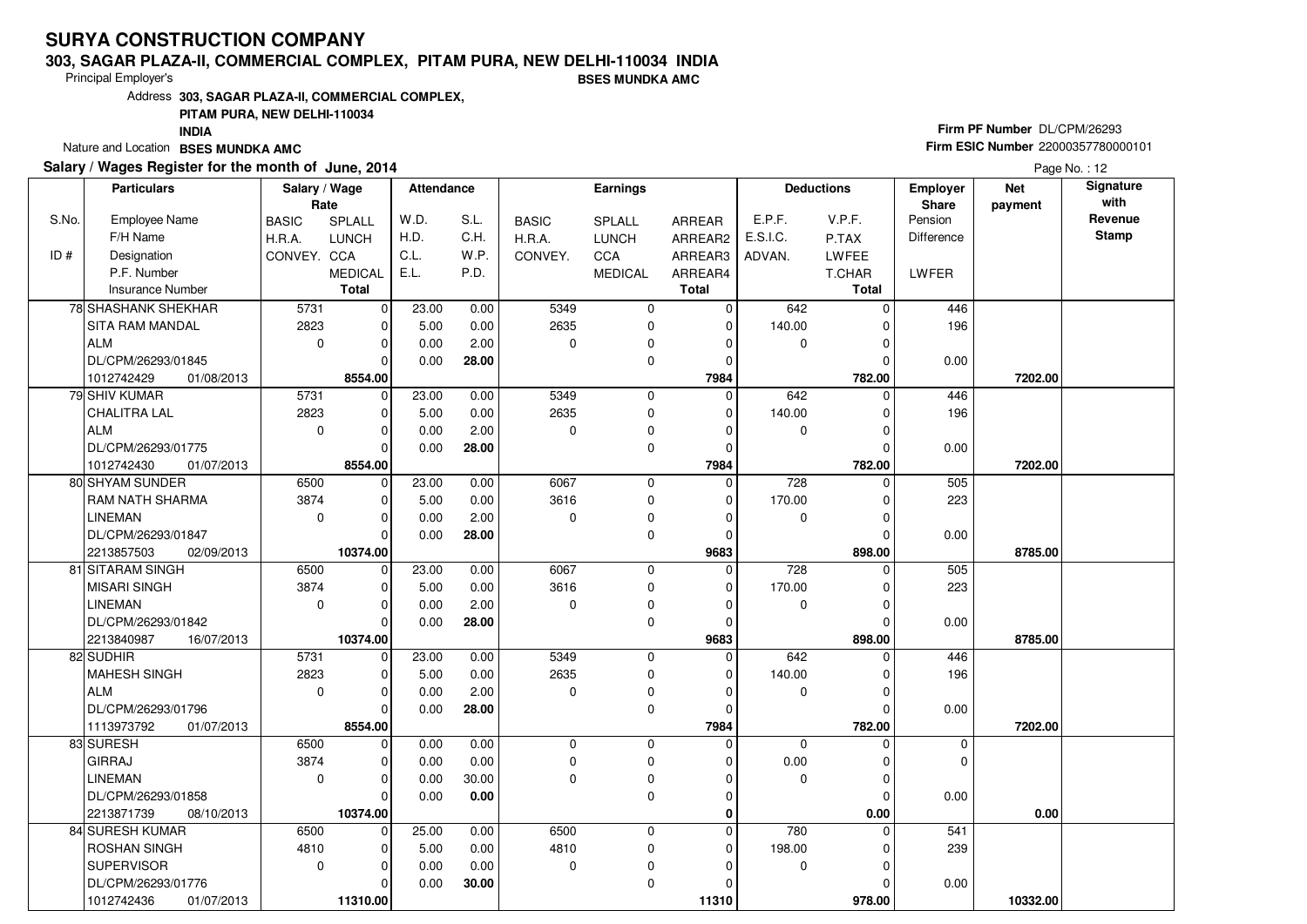### **303, SAGAR PLAZA-II, COMMERCIAL COMPLEX, PITAM PURA, NEW DELHI-110034 INDIABSES MUNDKA AMC**

Principal Employer's

Address**303, SAGAR PLAZA-II, COMMERCIAL COMPLEX,**

## **PITAM PURA, NEW DELHI-110034**

**INDIA**

Nature and Location **BSES MUNDKA AMC** 

### **Salary / Wages Register for the month of June, 2014**

# **Firm PF Number** DL/CPM/26293 **Firm ESIC Number** <sup>22000357780000101</sup>

|       | <b>Particulars</b>        | Salary / Wage<br>Rate |                | Attendance |       | Earnings     |                |                | <b>Deductions</b> |              | <b>Employer</b><br>Share | <b>Net</b><br>payment | Signature<br>with |
|-------|---------------------------|-----------------------|----------------|------------|-------|--------------|----------------|----------------|-------------------|--------------|--------------------------|-----------------------|-------------------|
| S.No. | <b>Employee Name</b>      | <b>BASIC</b>          | SPLALL         | W.D.       | S.L.  | <b>BASIC</b> | SPLALL         | <b>ARREAR</b>  | E.P.F.            | V.P.F.       | Pension                  |                       | Revenue           |
|       | F/H Name                  | H.R.A.                | <b>LUNCH</b>   | H.D.       | C.H.  | H.R.A.       | <b>LUNCH</b>   | ARREAR2        | E.S.I.C.          | P.TAX        | <b>Difference</b>        |                       | <b>Stamp</b>      |
| ID#   | Designation               | CONVEY. CCA           |                | C.L.       | W.P.  | CONVEY.      | CCA            | ARREAR3        | ADVAN.            | LWFEE        |                          |                       |                   |
|       | P.F. Number               |                       | <b>MEDICAL</b> | E.L.       | P.D.  |              | <b>MEDICAL</b> | ARREAR4        |                   | T.CHAR       | LWFER                    |                       |                   |
|       | <b>Insurance Number</b>   |                       | <b>Total</b>   |            |       |              |                | <b>Total</b>   |                   | <b>Total</b> |                          |                       |                   |
|       | 85 SURESH KUMAR           | 5731                  | 0              | 23.00      | 0.00  | 5349         | 0              | 0              | 642               | $\Omega$     | 446                      |                       |                   |
|       | <b>MUNNE SINGH</b>        | 2823                  | $\mathbf 0$    | 5.00       | 0.00  | 2635         | 0              | $\Omega$       | 140.00            | $\Omega$     | 196                      |                       |                   |
|       | ALM                       | $\mathbf 0$           | $\mathbf 0$    | 0.00       | 2.00  | $\mathbf 0$  | 0              | $\Omega$       | 0                 | $\Omega$     |                          |                       |                   |
|       | DL/CPM/26293/01777        |                       | $\Omega$       | 0.00       | 28.00 |              | 0              | $\Omega$       |                   | 0            | 0.00                     |                       |                   |
|       | 1012742437<br>01/07/2013  |                       | 8554.00        |            |       |              |                | 7984           |                   | 782.00       |                          | 7202.00               |                   |
|       | <b>86 SUSHIL KANT JHA</b> | 5731                  | $\mathbf 0$    | 0.00       | 0.00  | $\mathbf 0$  | 0              | $\Omega$       | 0                 | $\Omega$     | 0                        |                       |                   |
|       | <b>TIIKESHWAR</b>         | 2823                  | $\mathbf 0$    | 0.00       | 0.00  | $\mathbf 0$  | 0              | $\Omega$       | 0.00              | $\Omega$     | 0                        |                       |                   |
|       | ALM                       | $\mathbf 0$           | $\mathbf 0$    | 0.00       | 30.00 | $\mathbf 0$  | 0              | 0              | $\mathbf 0$       | $\Omega$     |                          |                       |                   |
|       | DL/CPM/26293/01823        |                       | $\Omega$       | 0.00       | 0.00  |              | 0              | $\Omega$       |                   | $\Omega$     | 0.00                     |                       |                   |
|       | 2212742439<br>01/07/2013  |                       | 8554.00        |            |       |              |                | 0              |                   | 0.00         |                          | 0.00                  |                   |
|       | 87 UDAY KUMAR SINGH       | 6500                  | $\mathbf 0$    | 23.00      | 0.00  | 6067         | 0              | $\Omega$       | 728               | 0            | 505                      |                       |                   |
|       | <b>VINAY SINGH</b>        | 3874                  | 0              | 5.00       | 0.00  | 3616         | 0              | 0              | 170.00            | 0            | 223                      |                       |                   |
|       | <b>LINEMAN</b>            | $\mathbf 0$           | $\mathbf 0$    | 0.00       | 2.00  | $\mathbf 0$  | 0              | $\Omega$       | 0                 | $\Omega$     |                          |                       |                   |
|       | DL/CPM/26293/01781        |                       | $\Omega$       | 0.00       | 28.00 |              | 0              | $\Omega$       |                   | $\Omega$     | 0.00                     |                       |                   |
|       | 1012925394<br>01/07/2013  |                       | 10374.00       |            |       |              |                | 9683           |                   | 898.00       |                          | 8785.00               |                   |
|       | 88 UMESH MANJHI           | 6500                  | 0              | 23.00      | 0.00  | 6067         | 0              | $\Omega$       | 728               | $\Omega$     | 505                      |                       |                   |
|       | <b>SOMAI MANJHI</b>       | 3874                  | $\mathbf 0$    | 5.00       | 0.00  | 3616         | 0              | $\mathbf 0$    | 170.00            | $\Omega$     | 223                      |                       |                   |
|       | LINEMAN                   | $\mathbf 0$           | $\mathbf 0$    | 0.00       | 2.00  | 0            | 0              | $\Omega$       | 0                 | $\Omega$     |                          |                       |                   |
|       | DL/CPM/26293/01799        |                       | $\Omega$       | 0.00       | 28.00 |              | 0              | $\Omega$       |                   | $\Omega$     | 0.00                     |                       |                   |
|       | 2212925397<br>01/07/2013  |                       | 10374.00       |            |       |              |                | 9683           |                   | 898.00       |                          | 8785.00               |                   |
|       | 89 VINOD                  | 5731                  | $\overline{0}$ | 23.00      | 0.00  | 5349         | 0              | $\mathbf 0$    | 642               | $\Omega$     | 446                      |                       |                   |
|       | <b>ANANDI SINGH</b>       | 2823                  | $\mathbf 0$    | 5.00       | 0.00  | 2635         | 0              | $\mathbf 0$    | 140.00            | $\Omega$     | 196                      |                       |                   |
|       | ALM                       | $\Omega$              | $\Omega$       | 0.00       | 2.00  | $\Omega$     | 0              | $\Omega$       | $\mathbf 0$       | $\Omega$     |                          |                       |                   |
|       | DL/CPM/26293/01814        |                       | $\Omega$       | 0.00       | 28.00 |              | 0              | $\Omega$       |                   | $\Omega$     | 0.00                     |                       |                   |
|       | 1012925400<br>01/07/2013  |                       | 8554.00        |            |       |              |                | 7984           |                   | 782.00       |                          | 7202.00               |                   |
|       | 90 VIRENDER KUMAR PAL     | 6500                  | $\overline{0}$ | 0.00       | 0.00  | $\mathbf 0$  | 0              | $\overline{0}$ | $\mathbf 0$       | $\Omega$     | $\mathbf 0$              |                       |                   |
|       | <b>RAM KUMAR PAL</b>      | 3874                  | $\mathbf 0$    | 0.00       | 0.00  | $\mathbf 0$  | 0              | $\Omega$       | 0.00              | 0            | 0                        |                       |                   |
|       | <b>LINEMAN</b>            | $\Omega$              | $\Omega$       | 0.00       | 30.00 | $\mathbf 0$  | 0              | $\Omega$       | $\mathbf 0$       | $\Omega$     |                          |                       |                   |
|       | DL/CPM/26293/01782        |                       | $\Omega$       | 0.00       | 0.00  |              | 0              | $\Omega$       |                   | $\Omega$     | 0.00                     |                       |                   |
|       | 1012925401<br>01/07/2013  |                       | 10374.00       |            |       |              |                | 0              |                   | 0.00         |                          | 0.00                  |                   |
|       | 91 YOGENDER               | 5731                  | $\mathbf 0$    | 23.00      | 0.00  | 5349         | 0              | 0              | 642               | $\Omega$     | 446                      |                       |                   |
|       | <b>JAGDISH</b>            | 2823                  | $\Omega$       | 5.00       | 0.00  | 2635         | 0              | $\Omega$       | 140.00            | $\Omega$     | 196                      |                       |                   |
|       | ALM                       | $\mathbf 0$           | $\mathbf 0$    | 0.00       | 2.00  | $\mathbf 0$  | 0              | $\Omega$       | $\mathbf 0$       | $\Omega$     |                          |                       |                   |
|       | DL/CPM/26293/01804        |                       | $\Omega$       | 0.00       | 28.00 |              | 0              | $\Omega$       |                   | 0            | 0.00                     |                       |                   |
|       | 2213832579<br>01/07/2013  |                       | 8554.00        |            |       |              |                | 7984           |                   | 782.00       |                          | 7202.00               |                   |